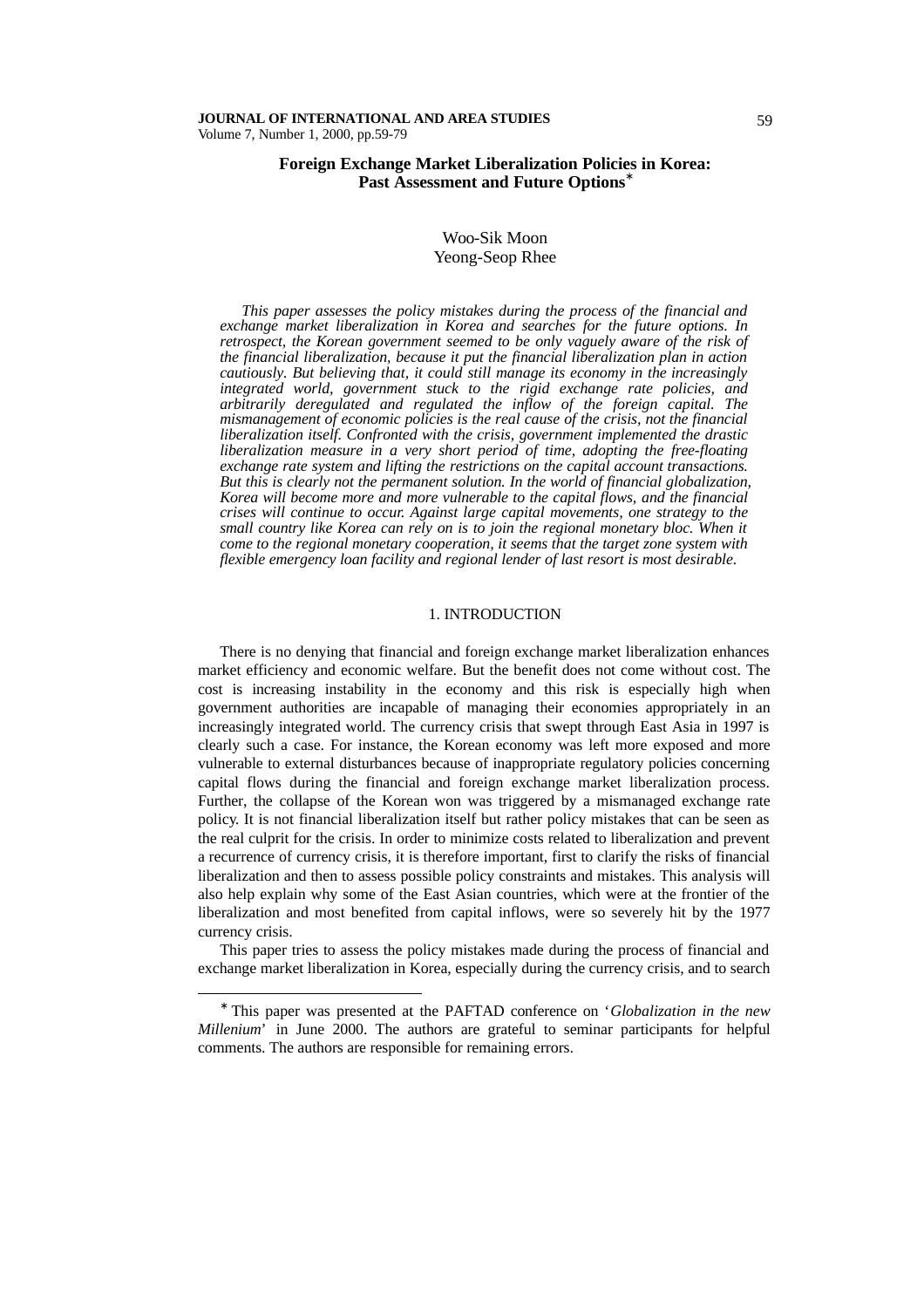for the future options.

In retrospect, the Korean government seemed to be vaguely aware of the risks of financial liberalization. However, it was not yet ready to handle the risks and the constraints for economic policy imposed by the international capital movements in an inter-connected world. This is clear from the behavior of the government. The Korean government prepared several blueprints for financial liberalization and market opening, and put them in action step by step for fear that free capital flow would destabilize the financial sector and hurt the domestic market. But the government still believed that it could manage whatever risks would occur and kept the same attitude as before at the operating level. The Korean government stuck to both rigid exchange rate and rigid interest rate policies, and arbitrarily deregulated and regulated the inflow of foreign capital. Korea became more and more vulnerable to a crisis through the 1990s and it finally struck in 1997.

Confronted with the crisis, the government implemented drastic liberalization measures, adopting the free-floating exchange rate system and lifting restrictions on capital account transactions. However, this is not clearly the permanent solution because new problems emerge. In fact, the currently freely fluctuating exchange rates and the increased financial instabilities pose a new challenge for Korean economy, namely, to reduce the detrimental effect of large exchange rate instabilities and to protect from vagrant international capital movement. There is then a good reason for reassessing policy mistakes in the past and searching policy options for the future. In reassessing how policy mistakes accumulated vulnerability in Korea, this paper focuses on two aspects of past policies: inflexibility of exchange rate policies and asymmetry of capital control policies. In searching future policy options, we suggest regional monetary cooperation as well as the strengthening of the financial sector in the domestic economy.

The organization of this paper is as follows. Section 2 contains an overview of the process of financial and foreign exchange market liberalization in Korea. In section 3, the policy mistakes of the Korean government are highlighted. Section 4 searches for some future policy options. In section 5 a summary is presented.

# 2. OVERVIEW OF FOREIGN EXCHANGE MARKET LIBERALIZATION IN KOREA

In Korea, foreign exchange market liberalization has been pursued simultaneously with financial liberalization as a part of a comprehensive economic liberalization program. Until the crisis broke out, the government had taken a gradual approach, planning the sequence of the deregulatory measures and putting them in action when certain economic conditions were satisfied. The plan had been drafted in a series of the Blueprint for Financial Liberalization and Market Opening. After the crisis, the government could not but take a sort of big-bang approach by the IMF's strong demands, fully opening the market an d liberalizing the financial sector in a single day.

### 2.1. Gradual Liberalization before the Crisis

Until the first half of the 1980s, Korea chronically ran current account deficits and foreign debt grew in large scale. Since it needed a continuous inflow of capital for importing capital goods and financing investments, various liberalization measures were taken to induce capital inflows: i.e., the liberalization was one-way liberalization to induce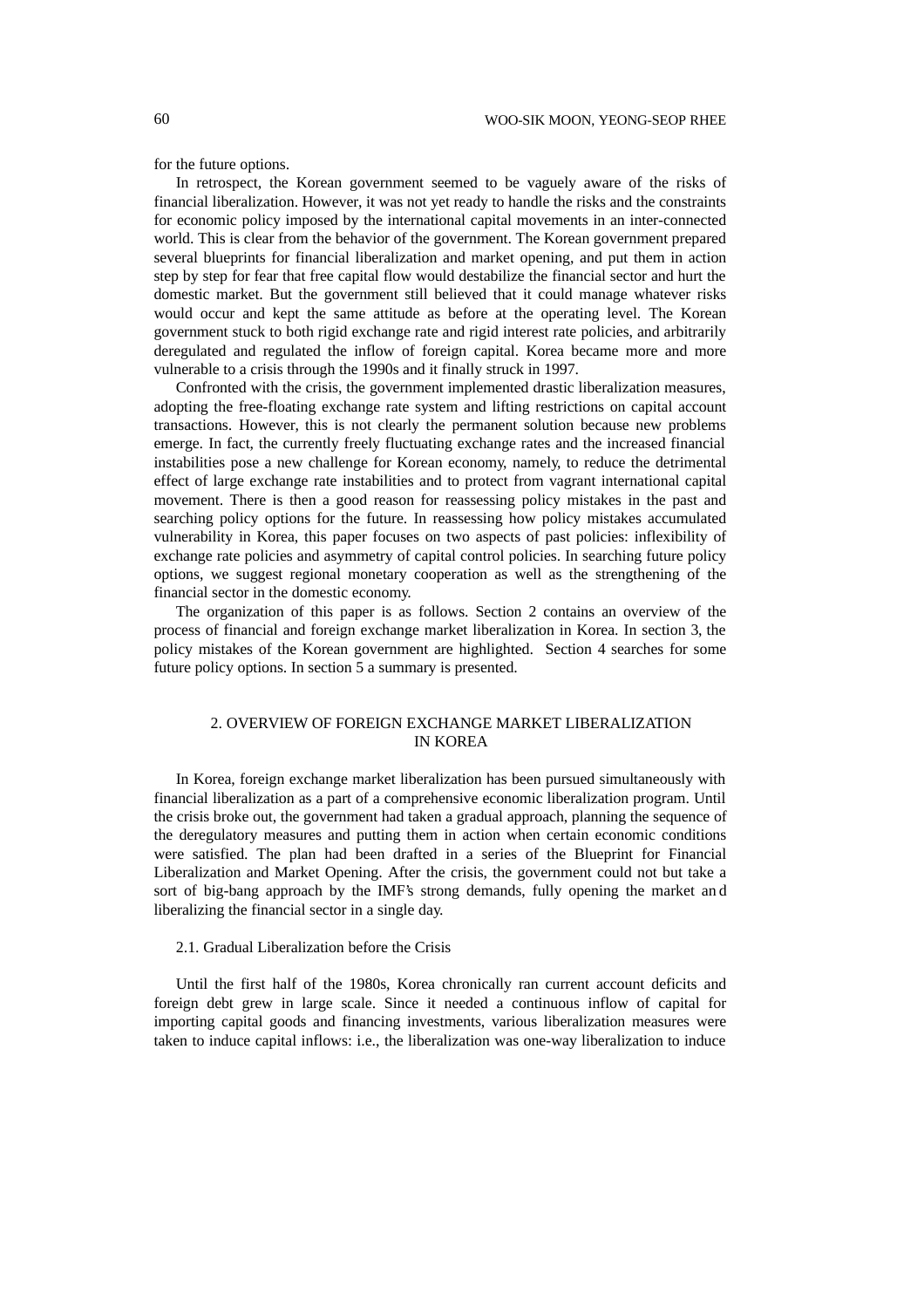capital inflow rather than two-way liberalization to make capital freely move inward and outward. An initial step toward financial market opening was taken with the announcement of a Long-term Blueprint for Capital Market Opening in 1981. Foreigners were allowed to invest in domestic stocks indirectly through investment trust funds for foreigners such as the Korea Fund established in 1984 and the Korea Europe Fund established in 1987. Domestic firms were allowed to issue convertible bonds to foreigners in 1985, and entry of foreign banks into the domestic banking market was encouraged as means of attracting foreign capital. As a result, Korea recorded significant capital account surplus, most of which consisted of bank borrowing such as loans and trade credits, as shown in Table 1.

|                         |          |           | (\$million) |
|-------------------------|----------|-----------|-------------|
|                         | 82-85    | 86-91     | 92-96       |
|                         |          |           |             |
| <b>Current Account</b>  | $-6,516$ | 33,686    | $-41,339$   |
|                         |          |           |             |
| <b>Trade Account</b>    | $-5,143$ | 27,908    | $-23,484$   |
| Invisible Account       | $-3,313$ | 1,828     | $-17,855$   |
| <b>Transfer Account</b> | 2,210    | 3,951     | T           |
|                         |          |           |             |
| Capital Account         | 5,221    | $-12,916$ | 54,692      |
| Long-term Capital       | 5,669    | $-13,913$ | 41,619      |
| Liabilities             | 8,423    | $-10,166$ | 55,597      |
| Public Loan             | 3,528    | $-3,720$  | $-3,662$    |
| Commercial Loan         | $-697$   |           |             |
|                         |          | $-2,939$  | $-2,339$    |
| Direct Investment       | 481      | 2,666     | 5,018       |
| Portfolio Investment    | 1,517    | $-245$    | 45,066      |
| <b>Others</b>           | 3,594    | $-5,928$  | 11,514      |
| Assets (increase -)     | $-2,754$ | $-3,747$  | $-13,977$   |
| Overseas Investment     | $-324$   | $-750$    | $-11,233$   |
| <b>Others</b>           | $-2,430$ | $-2,997$  | $-2,744$    |
| Short-term Capital      | $-448$   | 998       | 13,073      |
| Liabilities             | $-574$   | 1,548     | 21,446      |
| Assets (increase -)     | 126      | $-551$    | $-8,373$    |
|                         |          |           |             |

As the current account began to show a large surplus in the late 1980s, however, liberalization measures were taken the other way to induce capital outflow and limit capital inflows. The government allowed individual acquisition of overseas real estate and deregulated direct overseas investment. Commercial borrowing by domestic firms was prohibited, the overseas issuance of bonds by domestic residents was also restricted, and banks and firms were advised to reduce their exposure to foreign debt by repaying debt using the current account surplus. Foreign exchange transactions, which had been under strict controls because of chronic current account deficits, also began to be liberalized as the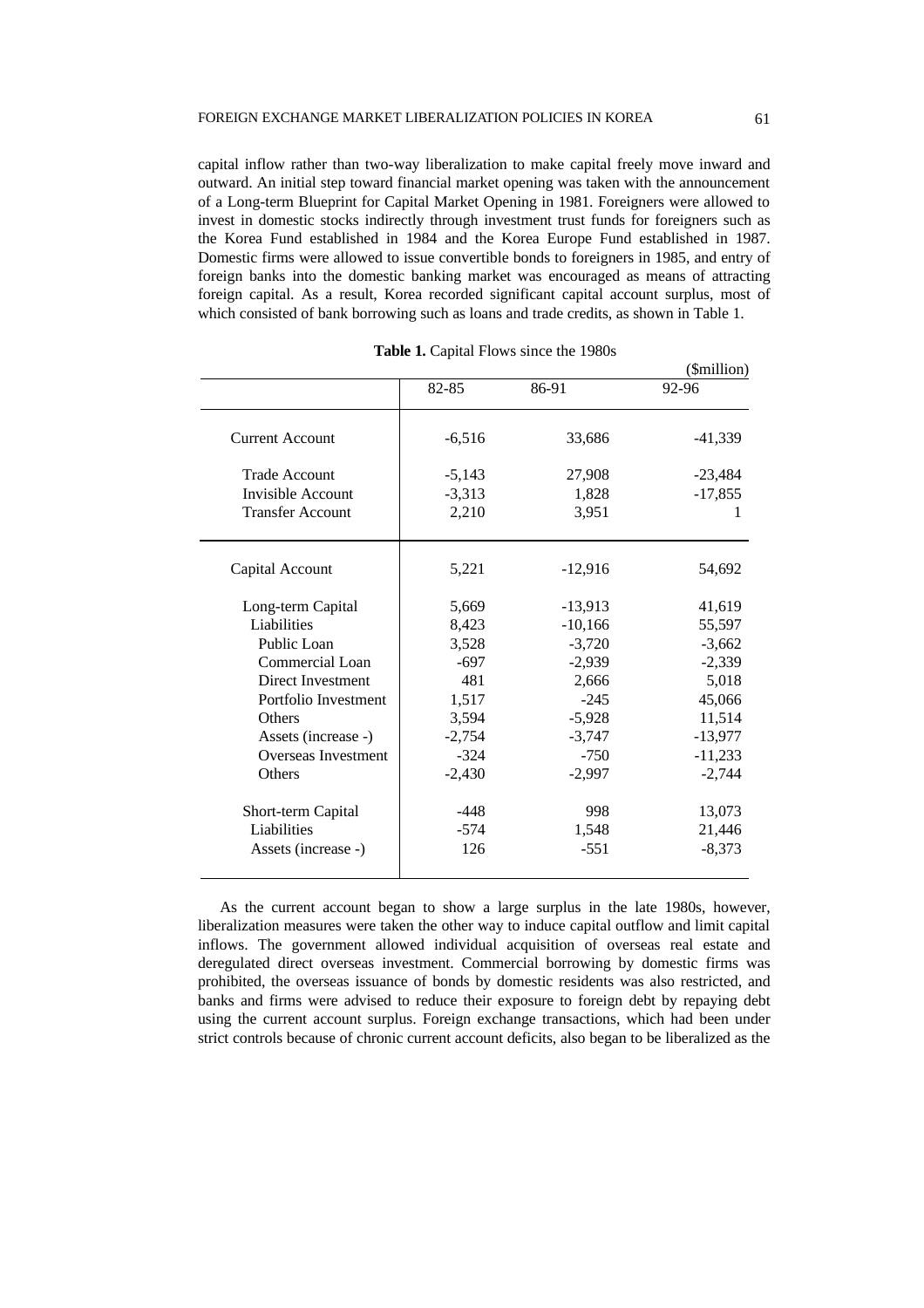current account deficits turned into surpluses in the latter half of the 1980s. Deregulatory changes took place in areas like foreign exchange rate system, position management, and underlying documentation requirement. At the same time, efforts for the internationalization of the Korean won had been carried out consistently. The capital account deficit and the large increase in both long-term and short-term foreign assets held by domestic residents in the above table reflect this liberalization.<sup>1</sup>

Despite some progress, the liberalization in the 1980s was intermittent. The liberalization process in the 1990s, however, has been consistently pursued.

A new exchange rate system was adopted in March 1990 in order to allow the won/dollar exchange rate to be determined by market forces, replacing the multiple currency basket peg (MCBP) system which had been in service since March 1980. The market average rate (MAR) system allowed the won/dollar exchange rate to fluctuate freely within a band around a base exchange rate. $<sup>2</sup>$  The base exchange rate was determined daily</sup> as the weighted average of the won/dollar exchange rates applied in the interbank spot transactions of the previous business day. Also foreign securities companies were permitted to establish branches and joint-venture companies in 1990, and the branches were allowed to become members of the Korea Stock Exchange in 1991. Overseas issuance of foreign currency denominated bonds by domestic firms was also deregulated in 1991. A most drastic step in the process was the opening of the Korean stock market to foreign investors in 1992. For the first time, foreigners were allowed to directly invest in the Korean stock market.

Liberalization gained speed in the 1990s, but, the Korean government was cautious and preferred gradual liberalization. Thus, both explicit quantity restrictions and discretionary controls remained prevalent. Foreign investment in Korean stocks were limited up to 3 percent of the outstanding shares of each company for each individual and 10 percent thereof for total foreign investors. This ceiling continued to exist until the crisis, although it was relaxed to 12 percent in December 1994 and further to 15 percent in July 1995. Restrictions on the uses of commercial borrowings by domestic firms also existed and government approval was required. While the overseas issuance of foreign currency denominated bonds by domestic firms was deregulated, it was still subject to discretionary quantity control. As for the exchange rate system, the daily fluctuation band, which was originally set to be 0.4% above and below the base exchange rate, was gradually expanded and finally eliminated after the crisis.

Although there remained some controls on capital flows, the liberalization process throughout the 1990s was significant enough to trigger massive capital inflow. Large interest rate differential between domestic and foreign financial markets coupled with the favorable prospects of the economy made the Korean market very attractive. A salient feature of the increased capital inflow in the 1990s, as seen in Table 1, is that capital flowed into Korea mainly in the form of portfolio investment. The inflow of portfolio investment during 1992-1996 was \$ 45.1billion, accounting for over 80 percent of total foreign capital

l

<sup>&</sup>lt;sup>1</sup> A detailed explanation of Korea's financial liberalization in the 1980s can be found in Kim and Lee (1994).

<sup>&</sup>lt;sup>2</sup> The band was 0.4% in the beginning and expanded to 0.6% in September 1991, to 0.8% in July 1992, to 1.0% in October 1993, to 1.5% in November 1994, to 2.25% in December 1995, and then to 10% in November 1997. Eventually, the daily fluctuation band was eliminated in December 1997 right after the crisis broke out and the current freefloating system was adopted.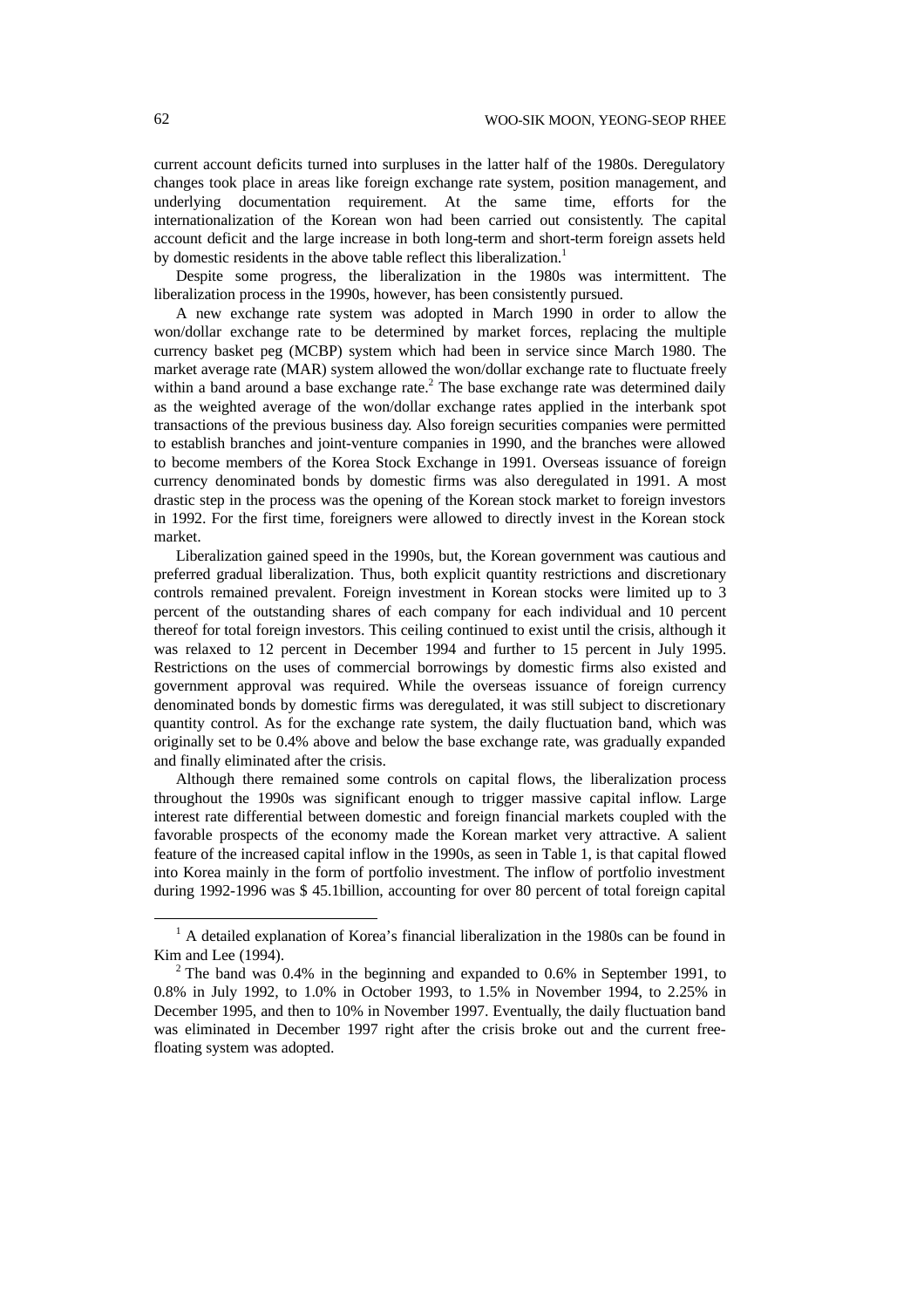inflows in the period.

As portfolio investment emerged as the dominant form of capital inflows in the 1990s, the capital account showed a quite different pattern from that of the previous decade. In the 1980s, public loans, commercial loans, and direct investment which are linked to current transaction accounted for the lion's share of capital inflows. Therefore, capital account deficit (surplus) reflected current account surplus (deficit) and two accounts were highly negatively correlated as shown in Figure 1. In the 1990s, especially after the capital market was opened, portfolio investment which basically has no link to current transaction dominated capital flows and the correlation between capital account and current account was weakened.





Another feature of the 1990s was the increasing share of debt instruments in the foreign portfolio investments (Shin 1999), with equity investments by foreigners remaining very limited portion of capital inflows (Figure 2). Consequently, the surge of net capital inflows was tantamount to a sharp increase in Korea's external debt. The major portion of the increase in external debt involved the banking sector. Out of total increase during 1994- 1996 just before the crisis, the banking sector explains about 70 percent, and the remaining reflects the corporate sector's external debt, related with trade financing.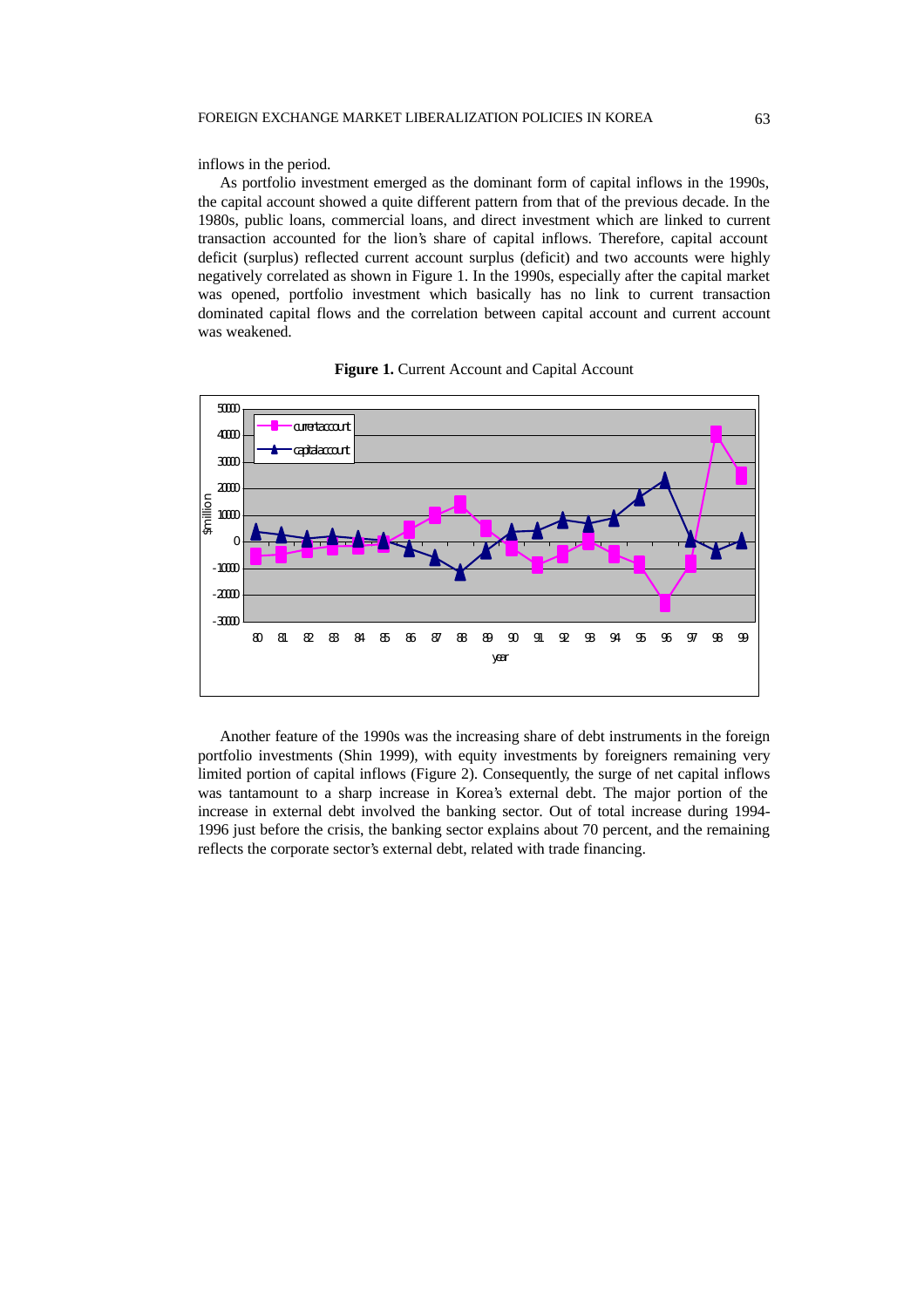

**Figure 2.** Instruments of Portfolio Investment

In 1996, the Korean government announced the Blueprint for Financial Liberalization and Market Opening in hopes Korea would be admitted into the OECD, revising the Blueprint for Three-stage Financial Liberalization prepared in 1995<sup>3</sup>. However, this plan could not be realized because of the currency crisis that swept Korea in 1997.<sup>4</sup>

# 2.2. Big-bang Liberalization after the Crisis

 The Korean government, faced with the crisis, had no choice but to ask for the IMF for financial support on November 21, 1997. The government and the IMF agreed upon the contents of the IMF program on December 3 of that year. The Memorandum on the Economic Program included guidance on everything from capital account liberalization to macroeconomic policies, financial sector restructuring, prudential regulations and supervision, corporate governance and restructuring, trade liberalization, and transparency, monitoring, and data reporting.

The IMF program suddenly changed the liberalization process that the Korean government had prepared and implemented step by step before the crisis. Right after the

-

<sup>&</sup>lt;sup>3</sup> To enter the OECD, and to handle the financial sector problems in consistent manner, the government formed the 'Committee for Financial Sector Reform' in 1996. The committee prepared the 'Report to the President on Financial Sector Reform and Financial Liberalization Plan' in 1997.

<sup>4</sup> According to the new Blueprint, various restrictions were scheduled to be lifted step by step from 1997 to 2000. For example, the equity investment ceiling for foreigners was planned to be expanded to 23 percent in 1997, 26 percent in 1998, and 29 percent in 1999, and was planned to be completely eliminated in 2000. The bond market was to be opened in 1997; foreigner's investment was allowed first in long term bonds in 1997 and the investment in short term bonds was gradually to be opened from 2000. The financial services market was also to be opened to foreign financial firms. Foreign exchange liberalization was accelerated by further widening the daily fluctuation band and changing the regulatory framework to a negative system. Besides, restrictions on corporate overseas borrowing were further relaxed from 1997 and planned to be fully liberalized in 1998.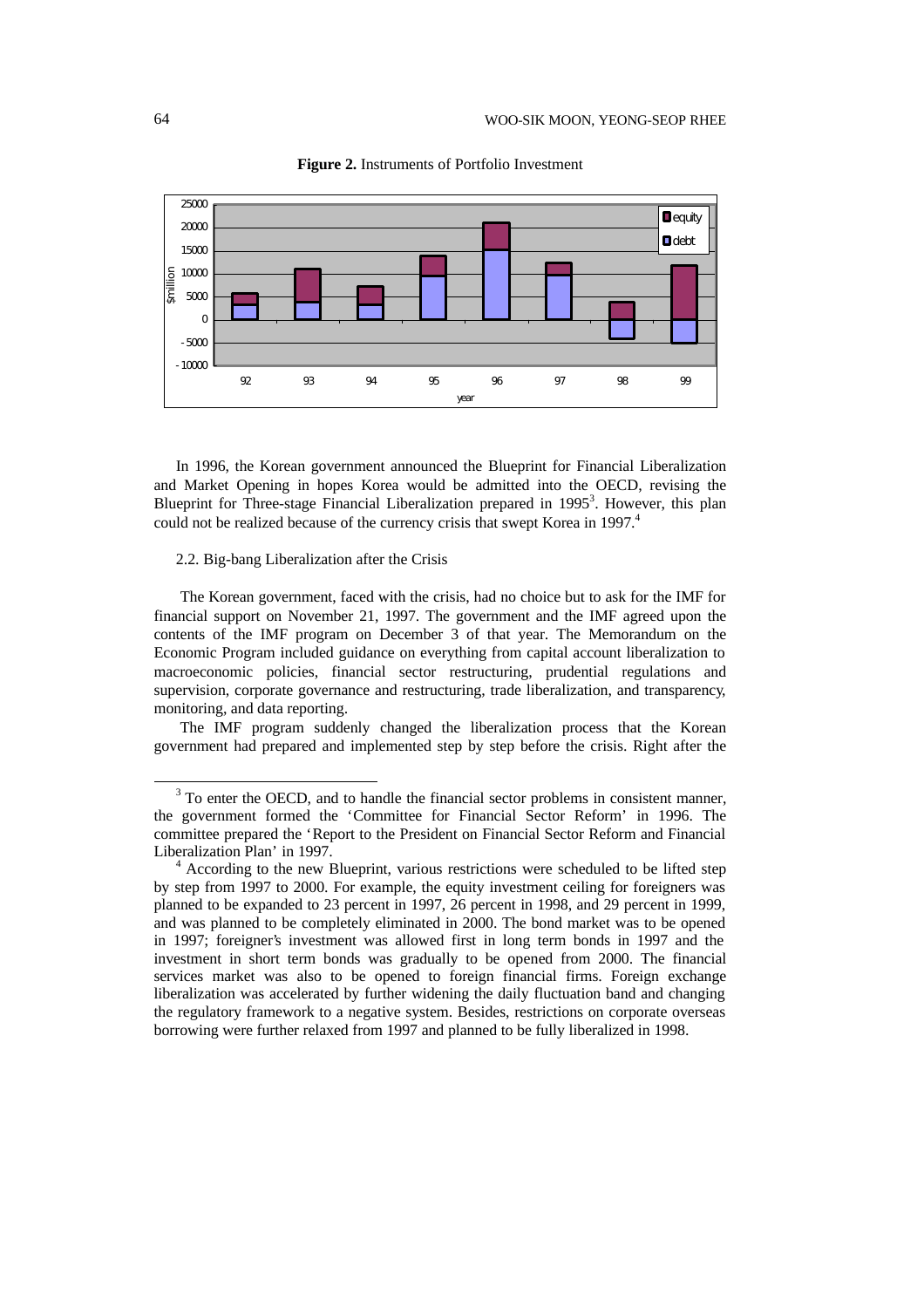crisis, on December 16, 1997, the government changed the exchange rate system from the MAR system to a free-floating system. The equity investment ceiling for foreigners was expanded up to 55 percent by the end of 1997 and completely eliminated by May 1998. The ceilings for foreign investment in all bonds were also eliminated by the end of 1997 and the money market was fully liberalized by May 1998. Corporations were allowed to introduce loans in cash with a maturity of 3 years or more beginning December 1997. The foreign direct investment promotion act was submitted to the National Assembly in June 1998: land acquisition by foreigners was allowed and takeovers by foreign investors were fully liberalized.

 Although there were some new items, the liberalization plan of the IMF was very similar to the Blueprint for Financial Liberalization and Market Opening submitted to the  $OECD$  in 1996.<sup>5</sup> While the blueprint was to be implemented step by step when economic conditions were met, the IMF preferred a big-bang liberalization plan, which was unilaterally adopted because the Korean government lost the bargaining power as a state of paralysis emerged in the financial market. Without a proper institutional environment for hedging risks related to financial market turbulence, the Korean economy could be more vulnerable to speculative attacks and volatility in international financial market.

Recognizing the possible problems associated with this sudden liberalization, the government has tried to supplement some prevention policies in the Basic Plan of Foreign Exchange Liberalization announced in June 1998, while further deepening the liberalization process. The Basic Plan consists of two stages: the first stage of liberalization was implemented by April 1999 and the second was to be implemented by the end of 2000. In the first stage, current account was to be further liberalized except for flight cases and criminal cases, and the regulatory framework of foreign exchange transaction was to be changed from a positive system to a negative system. Also, requirements for underlying documentation were to be abolished, and foreigners' engagement in foreign exchange transaction and financial services was to be much expanded. In the second stage, current account will be fully liberalized with only a few minor exceptions such as restrictions related to national security and criminal cases. Limit on foreign exchange payment by domestic residents and requirements to repatriate overseas borrowings will also be lifted. Security investment through foreign security companies will be permitted and non-foreign exchange banks will deal with derivatives transaction.

## 3. POLICY MISTAKES IN THE FOREIGN EXCHANGE MARKET LIBERALIZATION

Although the overall foreign exchange market liberalization process, based on a series of blueprints for financial liberalization before the crisis, had seemed to be relatively wellplanned, Korea was struck by the crisis in the late 1997<sup>6</sup>. It might be argued that rapid

l

<sup>&</sup>lt;sup>5</sup> Overall, the restructuring and liberalization of the IMF program is very similar to the Reports to the President on Financial Sector Reform and Financial Liberalization submitted in 1997. The IMF delegates had English versions of the reports and were believed to refer to them.

<sup>&</sup>lt;sup>6</sup> The underlying origins of the Korean crisis are multifaceted, and external and internal factors are intermingled. This paper does not aim to examine causes of the crisis, and confines the discussion to those directly related to financial liberalization process.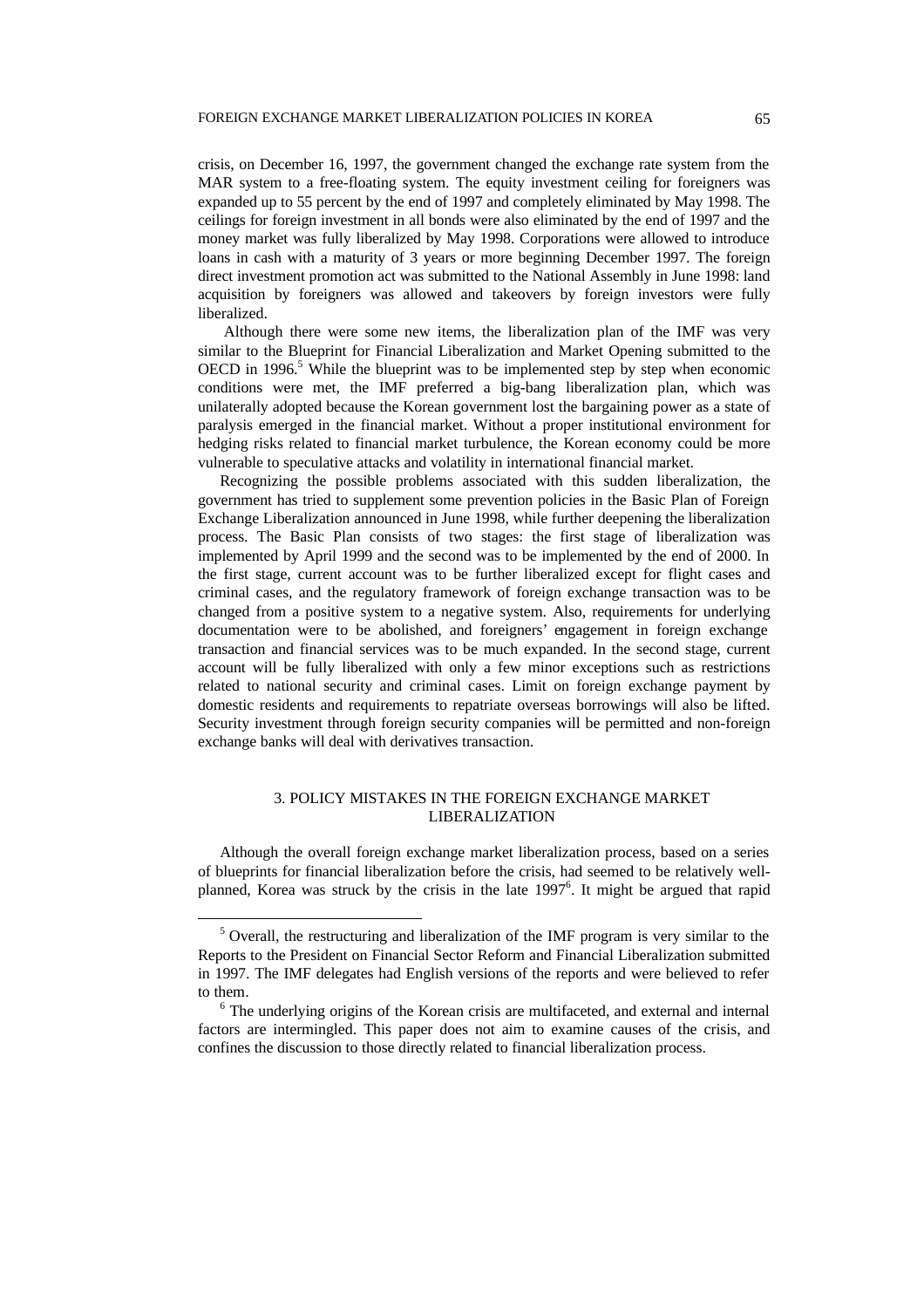foreign exchange market liberalization was the most important factor contributing to Korea's vulnerability to an external impact. However, more important than the financial liberalization was the mismanagement of the economic policies by the Korean government. The rigid exchange rate policy together with the asymmetric regulations on capital flows were the two most important policy mistakes that caused the accumulation of external and internal vulnerability and triggered the currency crisis.

### 3.1. Rigid Exchange Rate Policies and Reserve Drain

Against the large capital movement and external disequilibrium, the government could consider three alternative policies. The first was to peg exchange rates, adjusting the disequilibrium through domestic monetary and interest policy. The second was to let exchange rates float, leaving domestic interest rate intact. The third was to resort to a sterilization policy, keeping both exchange rate and interest rate unchanged. If the external disequilibrium was to be temporary, the last would be desirable. However, if the disequilibrium was to persistent, only a flexible exchange rate or a flexible interest rate could be the possible alternative.

For both economic and political economic reasons, the Korean government chose the last alternative, keeping both the exchange rate and the interest rate constant. In the 1990s, this policy confronted serious problems. With a large differential between domestic and foreign interest rates maintained, a sterilization policy provoked only capital inflows. As s result, the Korean won was kept overvalued and current account deficit continued. Moreover, the government's rigid exchange rate policy contributed to the expansion of foreign debts in the 1990s. When the current account deficit widened and hence the Korean won needed depreciating, the government financed the current account deficit with foreign capital inflow, postponing the exchange rate adjustment.

The problem of rigid exchange rate policy was especially manifest during the evolution of the crisis. It is generally agreed that the rigid exchange rate policy was one of the most important causes of the currency crises in Asia. In fact, concerning the exchange rate policies of Asian countries during 1997, two groups can be distinguished. The first group of countries faced speculative attacks and currency crises. This group included countries such as Thailand, Indonesia, and the Philippines where attempts to fix the exchange rate at an unsustainable level were perceived as the main cause of the speculative attacks. The second group of countries includes those that allowed their currency to depreciate rather than defend their parities. This group included Singapore and Taiwan.

Korea belonged to neither group. The Korean won had been in decline since 1996. In fact, the won had depreciated in real terms throughout the 1990s, but this policy abruptly changed in February-March 1997 when the Korean government suddenly attempted to maintain the exchange rate of the won against the dollar.<sup>7</sup> There were no economic reasons why the Korean government had to fix its exchange rate in the face of increasing foreign

l

 $<sup>7</sup>$  At the same time there was a change in cabinet members, and with the new deputy</sup> prime minister in office, the exchange rate policy changed. There were yet no official reports about why the government attempted to fix the exchange rate of the Won, reversing previous policy. However, some have speculated the new prime minister tried to help then President Kim Young-Sam keep one of the promises he had made during the presidential election campaign of 1992, i.e., to double the per capital GNP within 5 years from almost \$10, 000 in 1992 to \$20, 000 in 1997.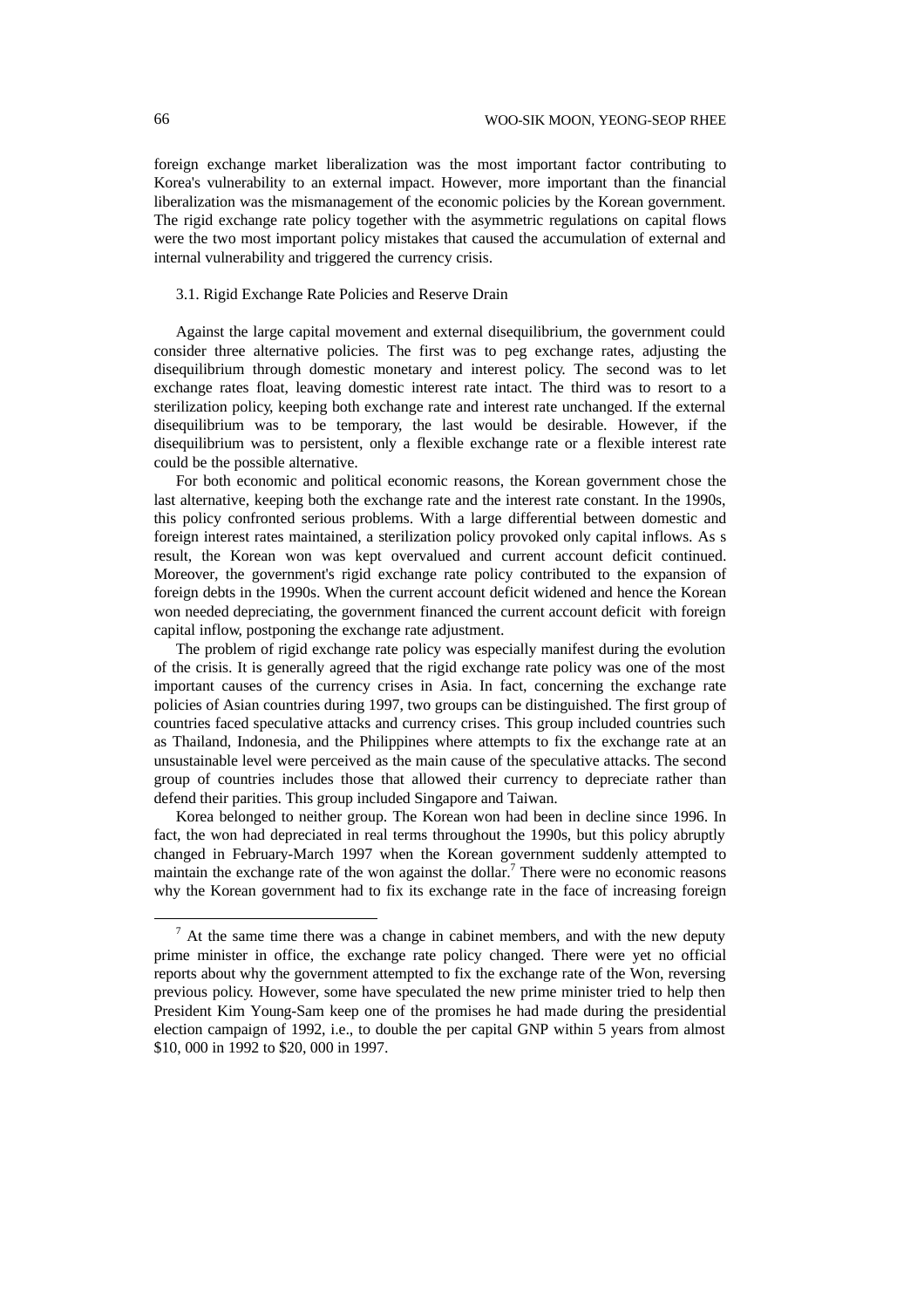competition and export difficulties. It might be suggested that if the trend of depreciation had continued, Korea may have been able to avoided the sudden collapse of its currency. However, in November, the won collapsed under the mounting pressure of capital withdrawal.





Figure 3 shows clearly that there were two attempts to withdraw capital from Korea and to put depreciation pressure on the Korean won during 1997. The first attempt in February-March could be handled without causing great concern through the secret and skillful camouflage of reserve drain by the Bank of Korea. But the second attempt in October-November could not be handled in the same way, given that Korea had smaller foreign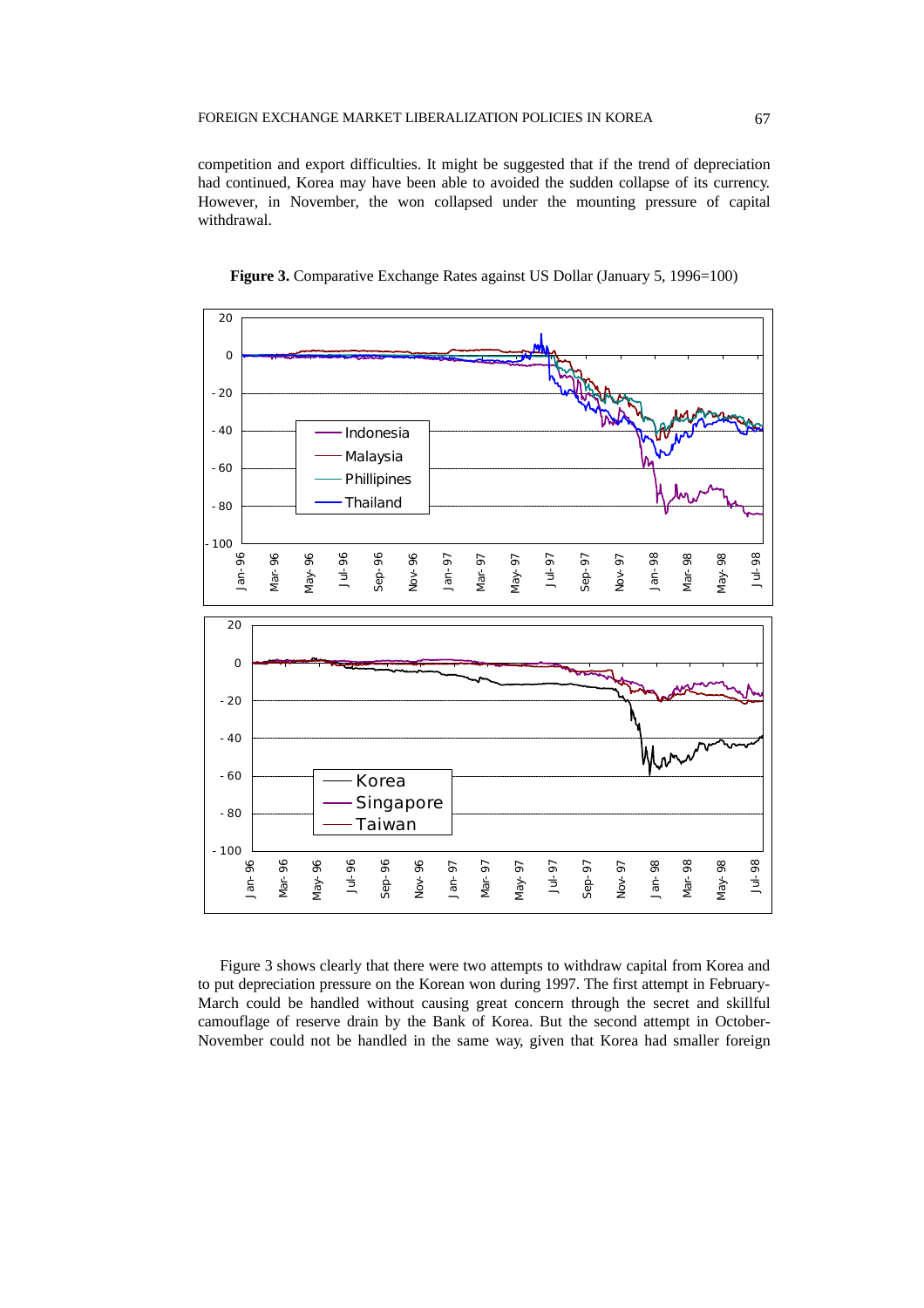$(\Phi$ killion)

reserves in October-November, and that the currency crises had already spread all over Asia. As foreign banks rejected rolling over short term loans to Korean banks and as the consequent demand for dollars increased, the BOK could not but spend official reserves to bail out these financial companies and stabilize the exchange rate. In fact, to camouflage the decline in reserve, two strategies were used.

The first one was a secret support scheme. The BOK moved their short-term safe deposits to overseas branches of Korean banks, which in turn moved their deposits to their mother banks in Korea. In appearance, there was no change at all in the official statistics of foreign reserves that the BOK held. However, in reality, usable foreign reserves fell in the sense that these deposits cannot be used to repay foreign investors. In February, the overseas branch deposits increased by 3.2 billion dollars, and in November these deposits doubled to reach 16.9 billion dollars, which amounted to more than half of official reserves (Table 2).

|                                |                |                |           |      |      |        |                |                         |             |        |                    | (JUHHUH)        |
|--------------------------------|----------------|----------------|-----------|------|------|--------|----------------|-------------------------|-------------|--------|--------------------|-----------------|
|                                | Jan            | Feb            | Mar       | Apr  | May  | Jun    | Jul            | Aug                     | Sep         | Oct    | <b>Nov</b>         | Dec             |
| Foreign Reserves(A)            |                | 31.0 29.8 29.1 |           | 29.8 | 31.9 |        | 33.3 33.7 31.1 |                         | 30.4        | 30.5   | 24.4 20.4          |                 |
| Non-liquid Foreign             | 3.8            |                | 9.8 11.8  | 11.3 | 9.5  | 7.9    | 8.6            | $10.1$ 11.0             |             | 14.1   | 23.3               | 17.4            |
| Reserves(B)                    |                |                |           |      |      |        |                |                         |             |        |                    |                 |
|                                |                |                |           |      |      |        |                |                         |             |        |                    |                 |
| <b>Oversea Branch Deposits</b> | 3.8            | 7.0            | 8.0       | 8.0  | 8.0  | 8.0    | 8.0            | 8.0                     | 8.0         | 8.0    | 16.9               | 11.4            |
| Forward Balances to Be         | $\overline{a}$ | 2.3            | 3.8       | 3.3  | 1.5  | $-0.2$ | 0.6            | 2.1                     | 3.0         | 5.9    | 6.2                | 5.8             |
| Settled                        |                |                |           |      |      |        |                |                         |             |        |                    |                 |
| Other                          |                |                |           |      |      |        |                |                         |             | 0.2    | 0.2                | 0.2             |
|                                |                |                |           |      |      |        |                |                         |             |        |                    |                 |
| Usable Foreign Reserves $(C)$  | 27.2           |                | 20.5 17.3 | 18.5 |      |        |                | 22.4 25.5 25.1 21.0     | 19.4        | 16.4   |                    | $1.1 \quad 3.2$ |
|                                |                |                |           |      |      |        |                |                         |             |        |                    |                 |
| Change in Usable Foreign       |                | $-6.7$         | $-3.2$    | 1.2  | 3.9  |        | $3.1 - 0.4$    |                         | $-4.1 -1.6$ |        | $-3.0$ $-15.3$ 1.9 |                 |
| Reserves                       |                |                |           |      |      |        |                |                         |             |        |                    |                 |
|                                |                |                |           |      |      |        |                |                         |             |        |                    |                 |
| <b>Exchange Market</b>         |                | $-4.3$         | $-1.5$    | 0.2  | 1.0  |        |                | $1.6$ 0.1 $-1.8$ $-2.7$ |             | $-2.0$ |                    | $-7.0 -2.0$     |
| Intervention                   |                |                |           |      |      |        |                |                         |             |        |                    |                 |
| Increase in Oversea Branch     |                | $-3.2$         |           |      |      |        |                |                         |             |        | $-8.9$             | 5.6             |
| Deposits                       |                |                |           |      |      |        |                |                         |             |        |                    |                 |
| Other                          |                | 0.8            | $-0.7$    | 1.0  | 2.9  |        |                | $1.5 -0.5 -2.3$         | 1.1         | $-1.0$ |                    | $0.6 - 1.7$     |
|                                |                |                |           |      |      |        |                |                         |             |        |                    |                 |

**Table 2.** Foreign Reserves, 1997

Source : Ministry of Finance and Economy

The second strategy was to intervene in the forward exchange market. If the BOK concluded a forward contract to sell the US dollar, then there would have been no change in the foreign reserves held by the BOK until the settlement date, but its effect would be almost the same as a selling of the US dollar on the spot market. In fact, the BOK massively intervened in the forward market in February and October (Figure 4).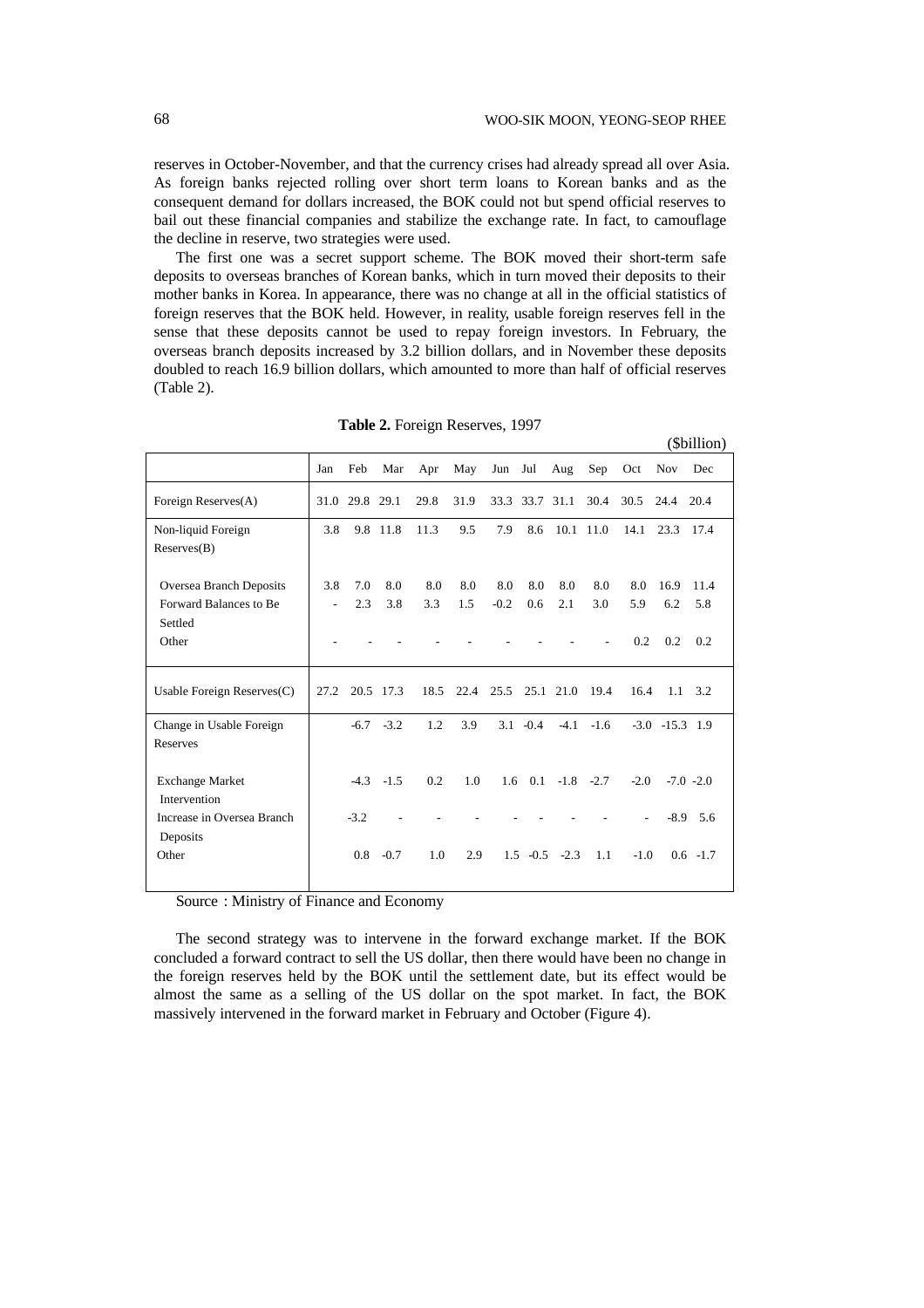

**Figure 4.** Foreign Exchange Market Intervention (Intervention base)

In the face of depleting foreign reserves, and because the central bank had to support financial intermediaries, it was understandable that these strategies were inevitable. In fact, it was quite a success in February and March. In March when the first wave of capital withdrawal by foreign investors took place, this scheme was a success because the changes in the useable reserves were kept secret from investors, domestic and abroad, and foreign capital drain could be avoided. The market intervention worked as intended (Figure 3), and the exchange rate could be maintained. At the given exchange rate foreign capital could be repatriated without troubles. Foreign investors soon recovered their confidence in the Korean market.

In October, the situation was different. As foreign capital continued to flow out, it became more and more apparent that the Korean government and BOK could not maintain their previous official reserves. Despite continued withdrawal of capital, the changes in the official foreign reserves that the BOK reported were less than expected. More and more people began to doubt the credibility of the announced reports of foreign reserve holdings by the Korean government. Foreign investors did not cease to withdraw their capital, continuing to sell off Korean one against the dollar. Finally the Korean government succumbed as the useable reserves fell to a record critical level, and the Korean won collapsed. Immediately after the collapse of the Korean won, it was discovered that these doubts were well-founded and justified. Table 2 reveals that the government's management of the country's foreign reserves was very poor. A symbolic example is the fact that in the one month of November, the government wasted \$15.3 billion in unjustifiably defending the exchange rate and supporting domestic banks facing default.

There was a need for the Korean government to act as a lender of last resort but there was no need to do it on the fixed exchange rate. When it became clear that the demand for the dollar was coming from domestic financial institutions that were being requested to repay foreign debt by foreign creditors and were being denied roll-overs of past debts, the

Note: Negative values imply buying the US dollar. Source: BOK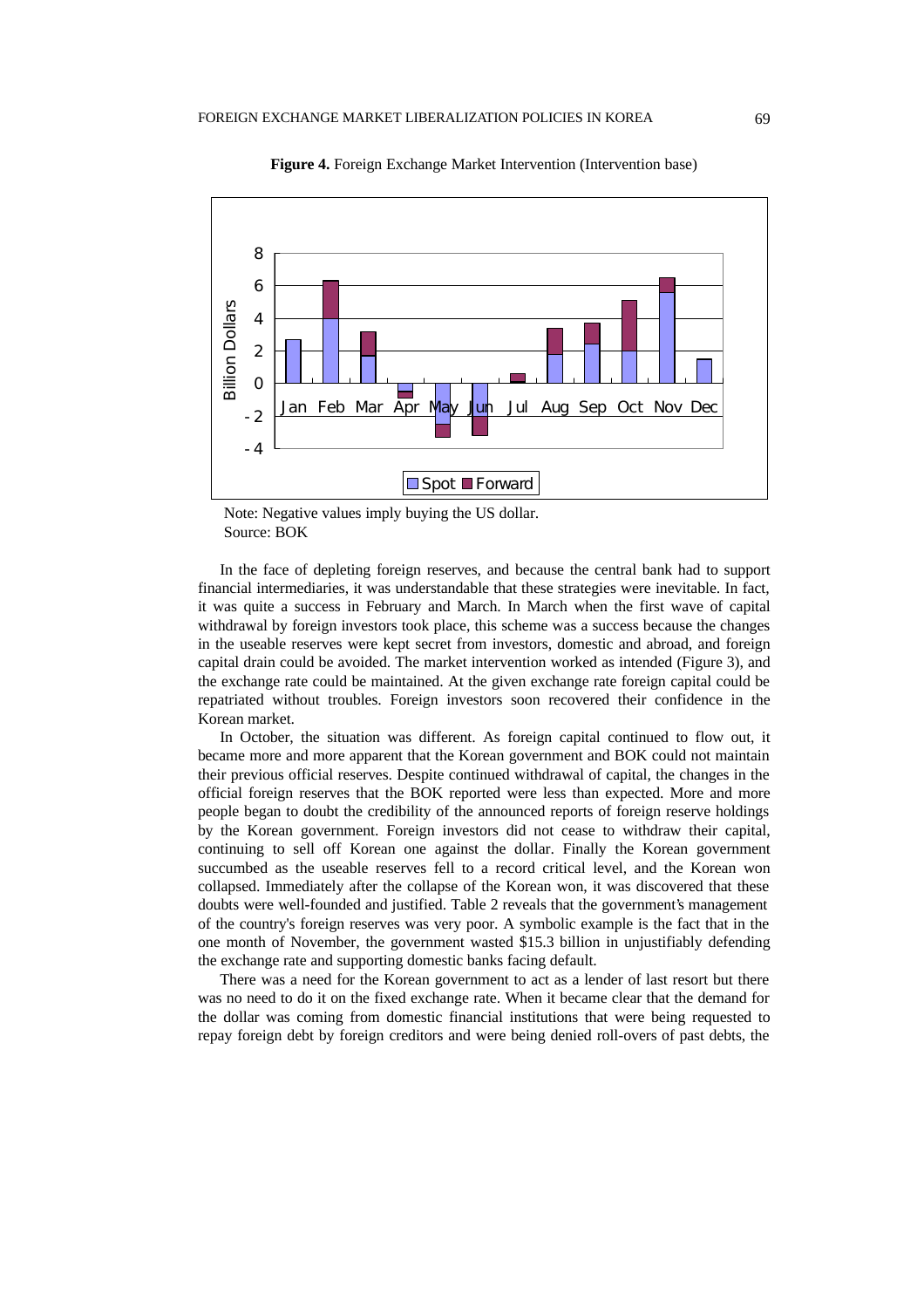support should have been made on a penalty basis, allowing the Korean won to gradually depreciate. But the width of exchange fluctuation was maintained very small and under this circumstance, the government spent \$8.9 billion in November only to support falling banks. More serious was the intervention to fix the exchange rate, even after it became clear that the exchange rate was no longer fixable. When the market did not have credibility on the government, foreign exchange market intervention was of no use at all. Foreign reserves worth \$6.5 billion were depleted only to fix the exchange rate in vain during November. \$2.9 billion was even spent on the day (November 21) when the IMF bailout was decided.

## 3.2. Asymmetric Regulation on Capital Flows

The external vulnerability can be characterized as the large size of foreign debts and the high ratio of short-term debts. First, regarding the large size, as the liberalization proceeded in the 1990s, Korean banks and firms had operated abroad huge amount of foreign money and external liabilities had been accumulated (Table  $3)^8$ .

|                                                                | (\$billion) |
|----------------------------------------------------------------|-------------|
| Total Foreign debts                                            | 207.6       |
| External Liabilities (IMF definition)                          | 154.4       |
| Debts owed by government sector                                | 18.0        |
| Debts owed by financial sector                                 | 60.5        |
| Off-shore banking by Korean financial institutions             | 33.6        |
| Debts owed by firms                                            | 42.3        |
| Debts owed by oversee branches or subsidiaries of Korean firms | 53.2        |
| $\mathbf{M}^*$ is the contract of $\mathbf{M}^*$               |             |

|  |  |  |  | Table 3. Foreign Debts of Korea, December 1997 |  |
|--|--|--|--|------------------------------------------------|--|
|--|--|--|--|------------------------------------------------|--|

Source: Ministry of Finance and Economy

What was critical in this respect was the asymmetric regulation on the inflow and outflow of capital. The government took a conservative attitude towards opening domestic markets. Restrictions on outward capital movements, on the other hand, were radically deregulated to give domestic firms and banks access to international financial markets. The first reason for this asymmetric regulation was that Korean government was afraid that the real appreciation of Korean won caused by massive inflow of capital would weaken the export competitiveness of Korean industry. The second reason was related to the sterilization policy of the Korean government. In the 1990s, the Korean government massively resorted to the sterilization policy in order to reduce the inflationary pressure caused by foreign capital inflows.

 One of the consequences of the asymmetric regulation on capital flows was the competitive establishment of overseas branches by domestic financial institutions. In fact, a wave of creation of overseas funds followed, reflecting the globalization of Korean financial institutions. As a result, firms and banks borrowed and used debts abroad without repatriating it, and offshore borrowings grew very large.

-

<sup>&</sup>lt;sup>8</sup> Offshore borrowings by overseas branches without the payment guarantees of the parent companies and off-the-record investments in derivatives made by financial institutions had not been revealed until the crisis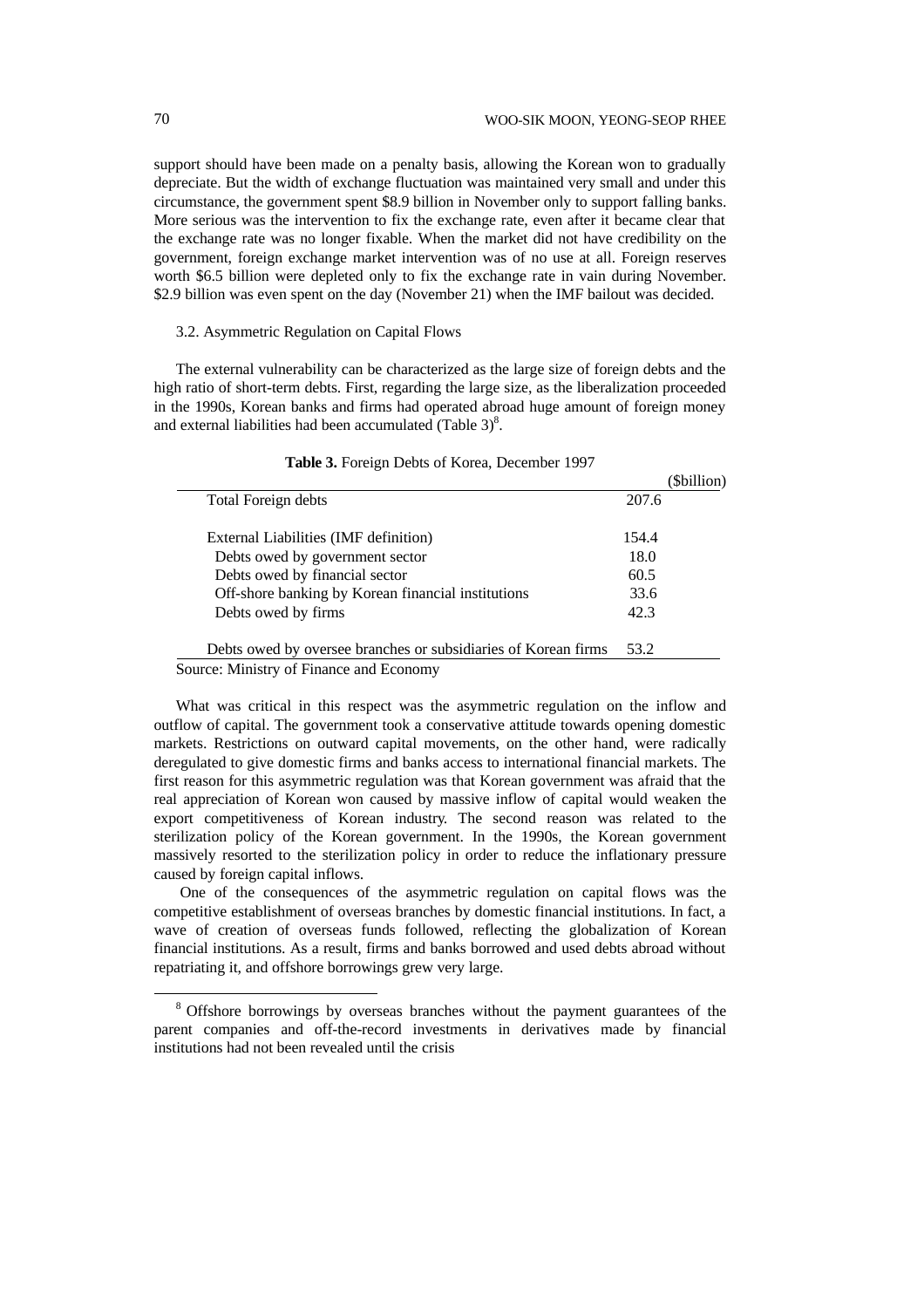Another consequence of the asymmetric regulation on capital flows besides the simple accumulation of foreign debts was the exposure to high risks due to the absence of bank managers who were accustomed to international business and had the floating exchange rate experience. Korean banks simply continued what they did in the domestic market. Through the oversees subsidiary companies, they recklessly borrowed from international banks and lent either to domestic companies or to high risk foreign countries. Domestic financial institutions borrowed \$66.6 billion in foreign currency: Oversees borrowings amounted to \$58 billion and domestic foreign currency borrowing to \$8.6 billion. Among this, they lent back to Korean companies, particularly overseas subsidiaries of big conglomerates, \$39.5 billion (59.3 percent of total foreign currency loans) and the rest to emerging high risk countries in East Asia and Russia, with nothing in mind but high return. Risk management practically did not exist and Korean banks were highly exposed to foreign exchange rate change (Table 4): When the Asian currency crisis broke out, it turned out that about \$1.7 billion could not be retrieved.

|                                |      |                |               |        |       |        |       |       | (\$billion) |
|--------------------------------|------|----------------|---------------|--------|-------|--------|-------|-------|-------------|
| <b>Borrowers</b>               |      |                | Asia          |        |       | Russia | Korea | Other | Total       |
|                                | Thai | Indon<br>-esia | Malay<br>-sia | Others | Total |        |       |       |             |
| Deposit                        | 2.97 | 2.61           | 0.84          | 9.09   | 15.53 | 1.47   | 38.33 | 4.86  | 60.2        |
| <b>Banks</b>                   |      |                |               |        |       |        |       |       | 0           |
| Merchant                       | 0.50 | 1.15           | 0.53          | 1.30   | 6.41  | 0.51   | 1.18  | 1.21  | 6.41        |
| <b>Banks</b>                   |      |                |               |        |       |        |       |       |             |
| Total                          | 3.48 | 3.76           | 1.38          | 10.40  | 19.03 | 1.99   | 39.51 | 6.07  | 66.6        |
|                                |      |                |               |        |       |        |       |       | 2           |
| $\mathcal{C}_{\text{out}}$ DOV |      |                |               |        |       |        |       |       |             |

**Table 4.** Foreign Currency Exposure of Korean Banks, December 1997

Source: BOK

-

Second, a more serious vulnerability was the high ratio of foreign debts. The vulnerability of the Korean economy rapidly increased as short-term debts occupied excessively large portion of foreign debts. The ratio of short-term debts to total foreign debts was much higher in Korea than in Thailand or Mexico which had gone through similar currency crises. The short-term debt ratio had stayed at the level of 40-45 percent but suddenly increased and reached near 60 percent just before the crisis.

A huge part of the responsibility for the higher ratio of short-term debts also lies with another asymmetric regulation on short-term and long-term borrowings. The government boosted incentives for short-term loans by making it mandatory to notify authorities of long-term foreign debts, whereas short-term loans were regarded as related to trade financing and therefore were not especially regulated.<sup>9</sup> As the result, banks and firms had been operating on a long-term basis with short-term capital borrowed abroad, leading to significant discrepancy in the maturity structure. There is another example that the government's guidance of financial institutions contributed to increases in short-term debts. When Korea became a member of the OECD, the government expected that the sovereign credit rating would improve, and suggested that financial institutions transform long-term debts into short-term debts at lower interest rates.

The mismatch is especially serious for merchant banks. For example, the liquidity ratio

<sup>&</sup>lt;sup>9</sup> Foreign Exchange Management Law, 2-55 and 2-56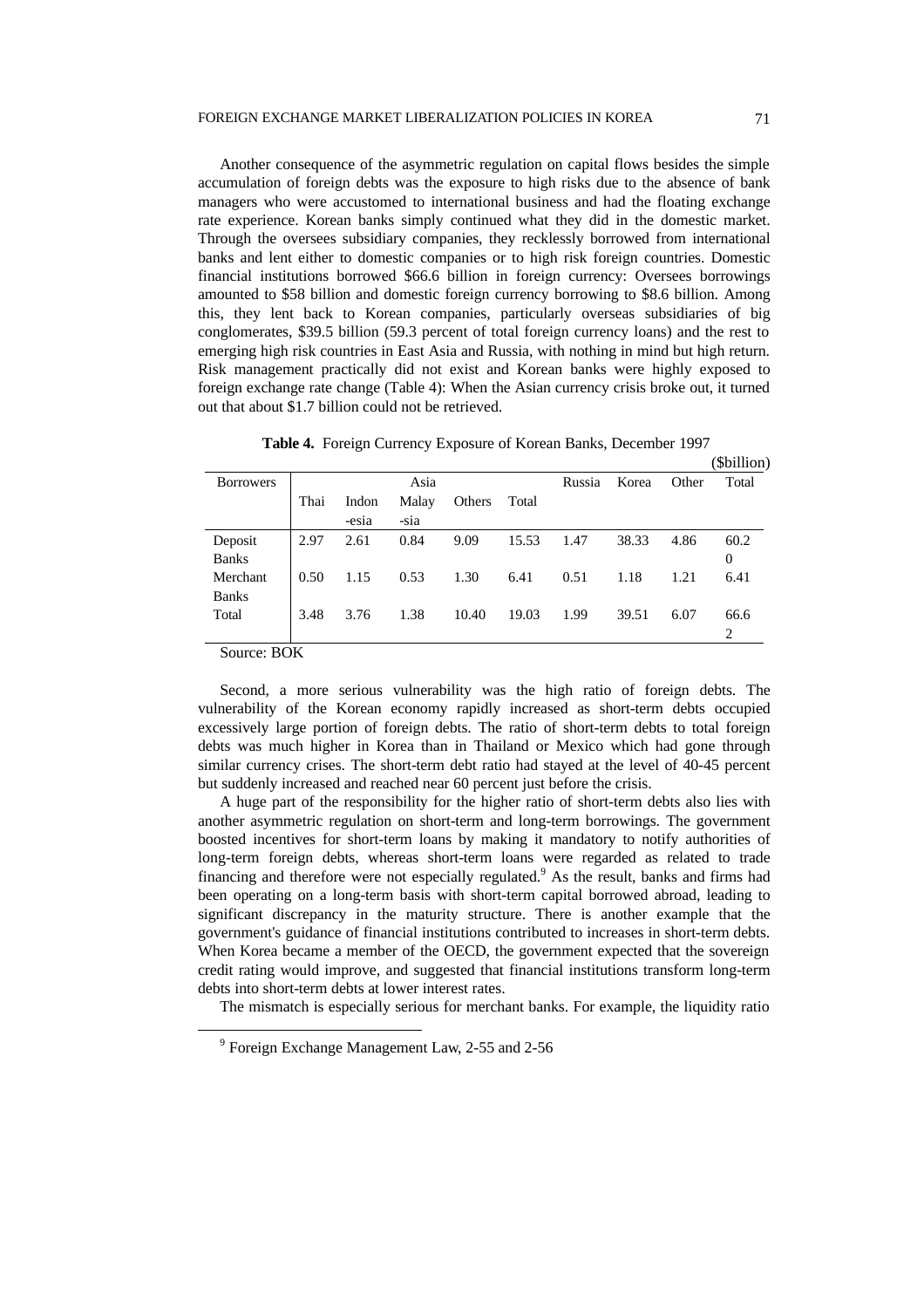$(8)$ 

in foreign currency for these merchant banks was only 3-6 percent for all the periods up to the financial crisis (Table 5). The danger of increased short-term debts is that the shorter the maturity, the larger the liquidity squeeze when credibility declines, which is exactly what happened to Korea in 1997. It was asserted that Korea could be protected from hot-money because liquid asset markets were not open to foreigners. But short-term debts themselves became hot money once the country's credibility deteriorated; this became a catalyst for further worsening the international liquidity crisis as foreign banks froze the roll-over of and collected their loans.

|      |      |      |      |      | $\frac{9}{0}$ |
|------|------|------|------|------|---------------|
| 1992 | 1993 | 1994 | 1995 | 1996 | 1997          |
| 83.2 | 87.9 | 80.6 | 77.5 | 77 7 | 93.4          |
| 30.8 | 32.8 | 33.3 | 39.8 | 43.4 | 61.9          |
| 3.6  | 4.0  | 3.0  |      | 6.3  | 14.7          |
|      |      |      |      |      |               |

|  | Table 5. Foreign Currency Liquidity Ratio |  |  |
|--|-------------------------------------------|--|--|
|  |                                           |  |  |

Note: The liquidity ration is the short term use of foreign currency/short term borrowing of foreign currency.

Source: BOK

-

### 4. FUTURE POLICY OPTIONS IN A WORLD OF GLOBALIZATION

In the world of financial globalization, a country such as Korea will become more and more vulnerable to capital flows, and financial crises will continue to occur in the future as they have for centuries past. Against large capital movements, there are then two possible strategies that a small country like Korea should take into consideration.

The first one is an individual approach, which calls for each country to swiftly adapt domestic financial system to international level by fully opening domestic market and adopting the flexible exchange rate system. The problem for this approach is that large exchange rate variabilities subsist, hurting external transaction. Especially the wide fluctuating exchange rates between Asian currencies pose a great threat to regional prosperity given the increasing economic ties between East Asian countries. Moreover, no matter how well emerging countries like Korea are internally prepared, they are not large enough to stand alone against the tide of international capital flow.

The second strategy is then to rely on an international organization like the IMF or protect themselves by a collective monetary arrangement. But it turned out that East Asian countries could not depend solely on the IMF when they were attacked by international speculative capital and were temporarily short of liquidity as the recent Asian currency crisis shows. Then, Asian monetary cooperation appears to be the only feasible alternative. There have been in fact a variety of proposals regarding such an alternative.<sup>10</sup> No matter what their concrete contents may be, proposals for Asian monetary cooperation must deal with at least two issues: how to provide international liquidity in urgent situation and how to stabilize exchange rates within the region.

<sup>&</sup>lt;sup>10</sup> For example, International Economy (1999), JETRO (1998), McKinnon (1998), Williamson (1999).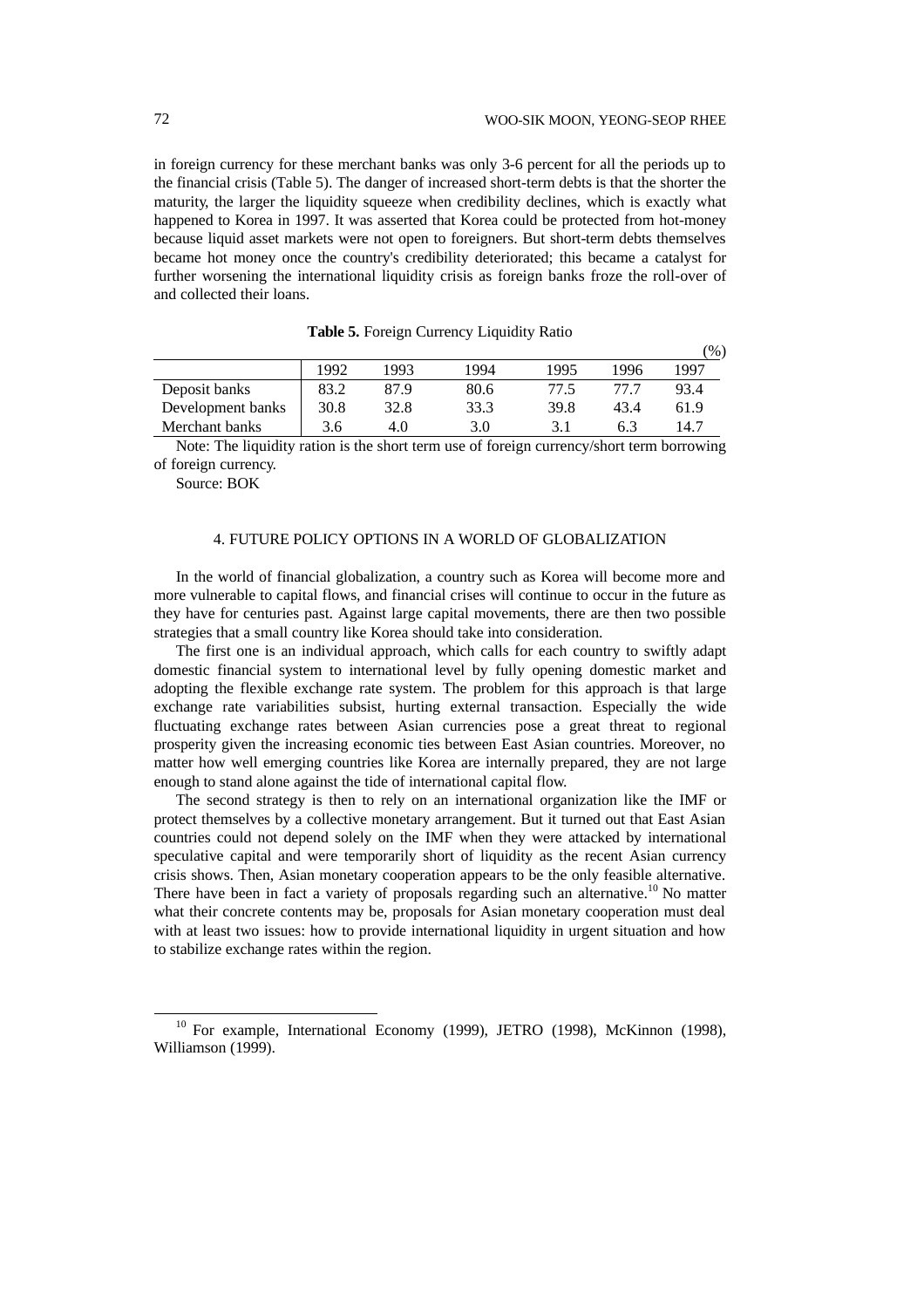#### 4.1. Liquidity Resolution

-

To resolve lack of international liquidity, Asian countries should reduce the exposure of their economies to outside currencies, increasing the use of regional currencies in international transactions. In order to increase the share of regional currencies in the international settlement, the convertibility of each regional currency should be guaranteed not only in the current account transactions but also in the capital account transactions. The Japanese yen is the most liquid asset in the region and in this respect it is likely that the yen will emerge as the regional settlement currency. But given that concrete forms of monetary union in the region are yet to be determined, it would prematurely provoke many oppositions to let the yen play the role of a vehicle currency. It would be more natural and effective to allow a couple of currencies fill this role and compete with each other for the settlement currency.

There is ample room for regional currencies to be used in the regional settlement. For example, Korea is running a current account surplus vis-a-vis China and South East Asia, hence the settlement of trade between Korea and these countries can be made in Korean currency. Also Chinese currency can be used in the settlement of trade between China and its trading partners against which China has a current account surplus. The increased use of regional currencies in the settlement of trade will be helpful in determining the key currency if Asia is to ultimately create an East Asian monetary union. Note, however, that the development of underlying foreign exchange and financial markets is very important in increasing the convertibility of the regional currencies and promoting them as the settlement currency. The underdevelopment of Japanese financial and currency markets is, in fact, one of the most serious problems standing in the way of Japan being the region's key currency country. Japan's weak financial system caused Japanese banks to quickly retrieve money lent to other Asian countries when the crisis took place, adding financial difficulties to the crisis-stricken Asian countries. Moreover, despite an enormous trade surplus vis-a-vis other countries, it caused the Japanese yen to depreciate, bringing about a loss of confidence and damaging other Asian countries' exports to Japan.

More importantly, an emergency liquidity provision facility can be considered. Such need for international cooperation is all the stronger, given the magnitude of current capital movements. In this regard, European monetary cooperation experiences could provide a very good guide.

In the whole history of monetary cooperation in Europe, the facility for the provision of liquidity has been constantly strengthened and constituted as one of the most important instruments for monetary cooperation. In the EMS, this facility is known as the Very Short Term Financing Facility (VSTFF) and European Monetary Cooperation Fund (EMCF) is scheduled to manage it. Under the VSTFF, the central banks of strong currencies have an obligation to provide unlimited amounts of their own currencies to defend the existing exchange rate margin.<sup>11</sup> This obligation has come about because the official reserve holdings that one country can use in order to intervene in the foreign exchange market are not sufficient to cope with the unprecedented magnitude of private capital movements.<sup>12</sup> In

 $11$  Of course, this may cause the moral hazard problem for borrowing countries. To alleviate this problem, some measures can be considered. For example, borrowing countries can be required to get the prior permission from lending countries, or be charged the penalty, if the amount of the borrowing exceeds certain limit or quota

<sup>&</sup>lt;sup>12</sup> In the case of European countries, the German Bundesbank took this role as the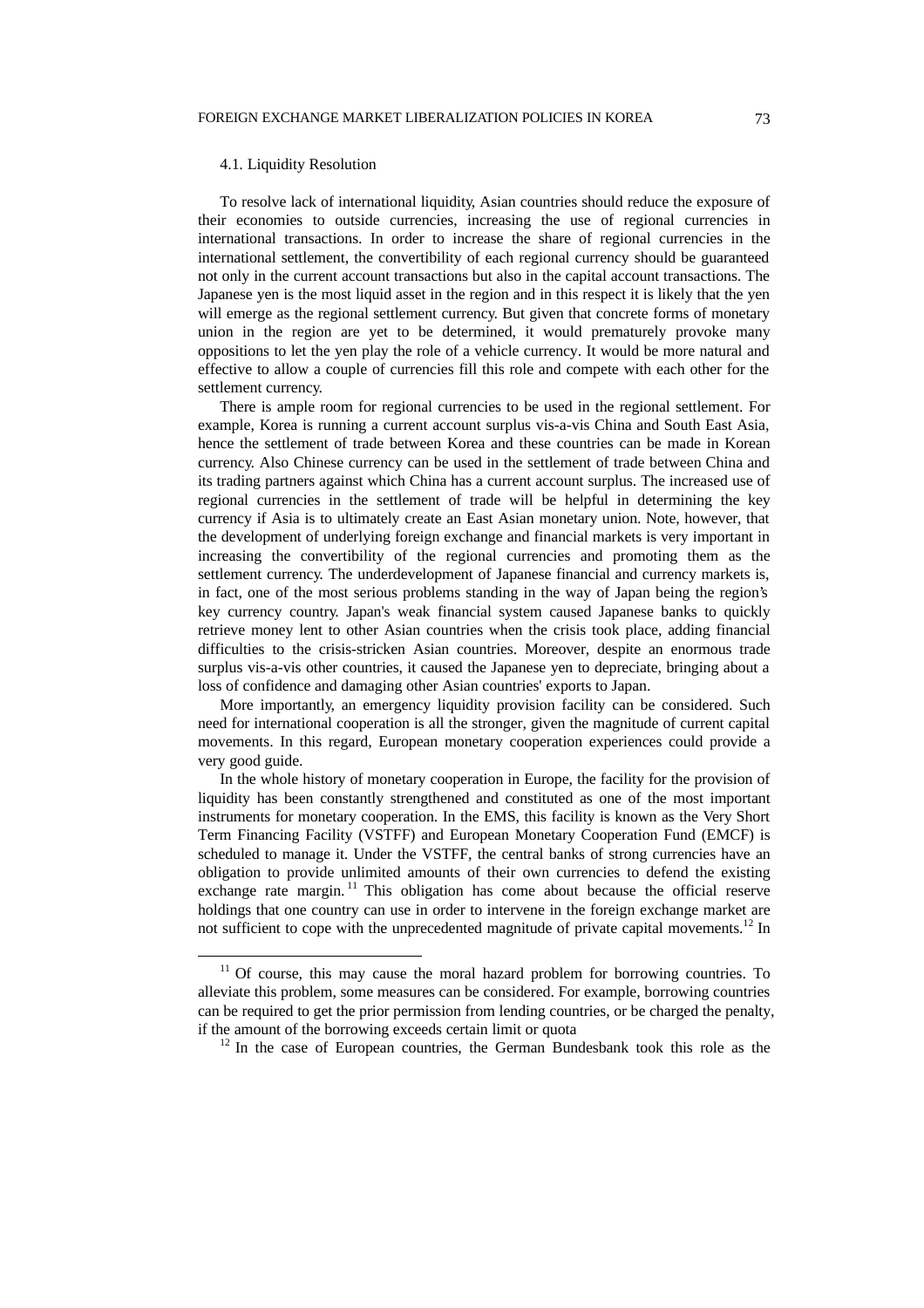addition, the ERM crisis in 1992-3 shows that even these EMS institutional frameworks were not sufficient to defend off the speculative attacks. Defending the parities would require a recycling mechanism to counteract destabilizing speculative capital movements by providing temporary accommodation of the demand for currency diversification. One such proposal is to remove the asset settlement rule of the ERM. In this case, the central banks that receive intervention credit would no longer be obliged to repay the intervention balances in third currencies (Collignon 1996).

The European monetary arrangement and experiences are in sharp contrast to the proposal for an AMF.<sup>13</sup> It is clear that the economic problems of Asian countries will not be resolved unless Japan takes a more active role in the region. But, Japan's role remains still very limited in the region. This is clear from the proposal for AMF because the AMF is meant to do nothing but provide a limited amount of dollar funds to Asian countries. With the establishment of dollar funds, Japan can insulate its domestic economy from external disturbances originating in Asian countries, and may feel no obligation to equilibrate its BOP surplus vis-a-vis other Asian countries. Moreover, simple provision of dollar funds, the total amount of which is limited to US 30 billion dollars, is greatly insufficient for other Asian countries to cope with the currency crisis. If Japan is genuinely interested in taking a leadership role in the regional monetary cooperation, it must use the yen as an intervention currency so as to be ready to provide whatever amount of emergency yen, not a fixed amount of dollars, is needed to defend against speculative attacks on neighboring Asian countries.

Recently at the Executive Meeting of East Asian Pacific Central Banks (EMEAP), it was agreed that the Bank of Japan would provide with emergency loans in yen to 11 neighbor Asian central banks with the collateral of Japanese government bonds if they came under heavy speculative attacks. This may be the first significant step toward stabilizing the currencies of Asian countries. If Asian countries hold a large amount of Japanese government bonds, then emergency loans with collateral of the bonds would be effective to nip a crisis in the bud. It is uncertain, however, if this agreement is really effective given the current meager holdings of Japanese government bonds by Asian countries. The holding of Japanese bonds is limited because the Japanese financial market is regulated and under-developed, and as was seen in the Asian crisis, such a measure did not work at all. Thus, a more effective way to prevent an instability developing into a crisis is to establish an emergency liquidity facility through which unlimited liquidity can be provided to countries under attacks, rather than to provide liquidity with collateral of government bonds.<sup>14</sup>

l

lender of last resort. For example, during the EMS crisis in September 1992, the credit that the Bundesbank had supplied reached about DM 93 billion. Because the liabilities that weak currency countries incur can be repaid in ECU, the value of German credits decreased after the devaluation of some European currencies. The expected loss of the Bundesbank was estimated to be in excess of DM 1 billion in its VSTFF lending facility (Collignon 1996).

 $13$  For the proposal for an AMF, see Shinohara (1999).

<sup>&</sup>lt;sup>14</sup> Feldstein (1999) suggests that a more reliable way to provide with international liquidity at the time of need is to maintain private lending and increase the volume of credit through the credit facility with the collateral of trade receivables, i.e., the export earnings in hard currencies of domestic firms.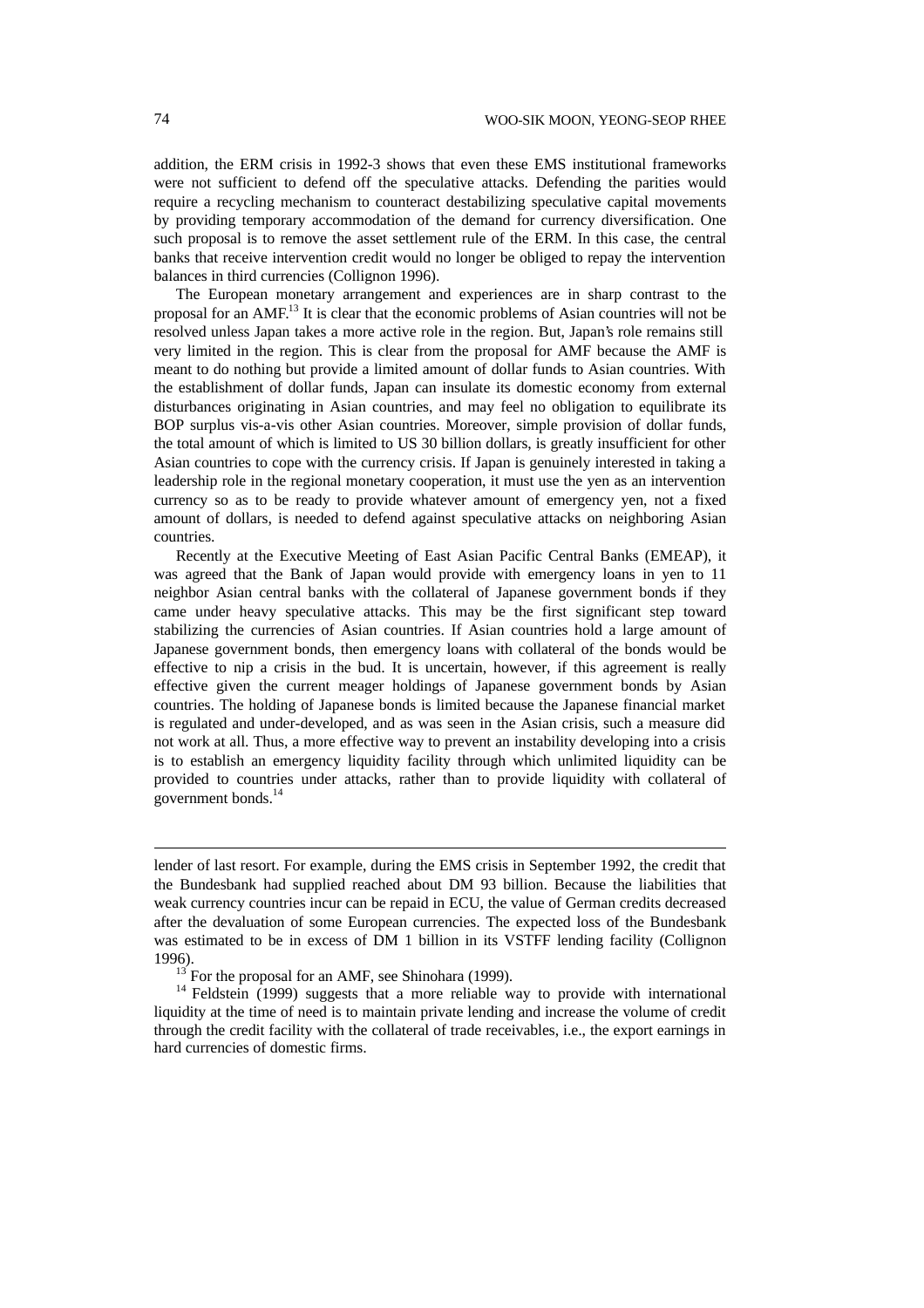#### 4.2. Stabilization of Exchange Rates

Under the free and massive movements of capital, the stabilization of exchange rates between regional currencies requires two important questions to be addressed: first, which currency should be chosen as the key currency; and second, what is the appropriate exchange rate system.

Studies on the choice of the anchor currency have concluded that the East Asian region turned out to be a de facto dollar bloc.<sup>15</sup> This conclusion is mainly because East Asian countries continued to peg their national currencies to the dollar. However, choosing the dollar as the anchor currency poses some problems. First, the old Asian monetary order of pegging currencies unilaterally to the US dollar has already failed. Second, the Japanese yen has increased its role in the region (Table 6). Third, in terms of economic presence, Japan is more important than the US.<sup>16</sup>

**Table 6.** Currency Composition of Long-term Debt of Asian Countries

|                                                                  |        |       |           |      |                               |      | $\gamma_0$ |
|------------------------------------------------------------------|--------|-------|-----------|------|-------------------------------|------|------------|
|                                                                  | Korea  | China | Indonesia |      | Malaysia Philippines Thailand |      |            |
| Dollar                                                           | $\sim$ | 57.9  |           | 45.1 | 31.5                          | 26.6 |            |
| Yen                                                              |        |       |           | 317  | 369                           |      |            |
| $C_{\text{out}}$ $\sim$ $W_{\text{out}}$ $\sim$ $D_{\text{out}}$ |        |       |           |      |                               |      |            |

Source : World Bank

-

One alternative to the dollar is to use the yen as the anchor. Given the economic importance of Japan in the region, this option seems to be gaining more and more popularity after the crisis. In fact, there are reasons for other Asian countries to collectively peg their currencies to the yen or to increase the weight of the yen in their existing currency baskets.<sup>17</sup>

However, this alternative does not seem politically feasible, given the strong opposition not only from the US but also from other Asian countries fearing the hegemony of Japan in the region. Consequently, no government in East Asia requested it and a loose dollar peg seems to reappear in East Asia as the crisis is over. It implies that the desire to maintain stable exchange rates is very strong in the region. The re-appearance of a loose dollar peg is a natural response to the lack of a better alternative. (Tanaka 1998, p.208).

The other alternative is to resort to multiple currencies through a currency basket, rather than a single currency. There are two options with respect to the choice of the basket currencies. The first is to include the dollar, the yen and the euro in the basket. It is argued that this option, strongly supported by Japan, could resolve the problem of the anchor country reaping all the accruing seigniorage. This option, however, has a serious weakness that no country of the three will voluntarily announce itself as the anchor country to take the burden of readily providing liquidity to participating countries. Clearly the US and the EU will not sacrifice their own economic policy goals in favor of East Asian countries

 $(0)$ 

<sup>&</sup>lt;sup>15</sup> For example, Choi (1999b), Eichengreen and Bayoumi (1999), Frankel and Wei (1994).

<sup>&</sup>lt;sup>16</sup> More detailed explanation on these and other reasons, see Moon, Rhee and Yoon (2000). Also see Ito et al. (1999).

 $17$  For example, Kwan (1998) indicates that the Japanese yen should have a weight of more than 50 percent if the European rule applies to the Asian Currency Unit.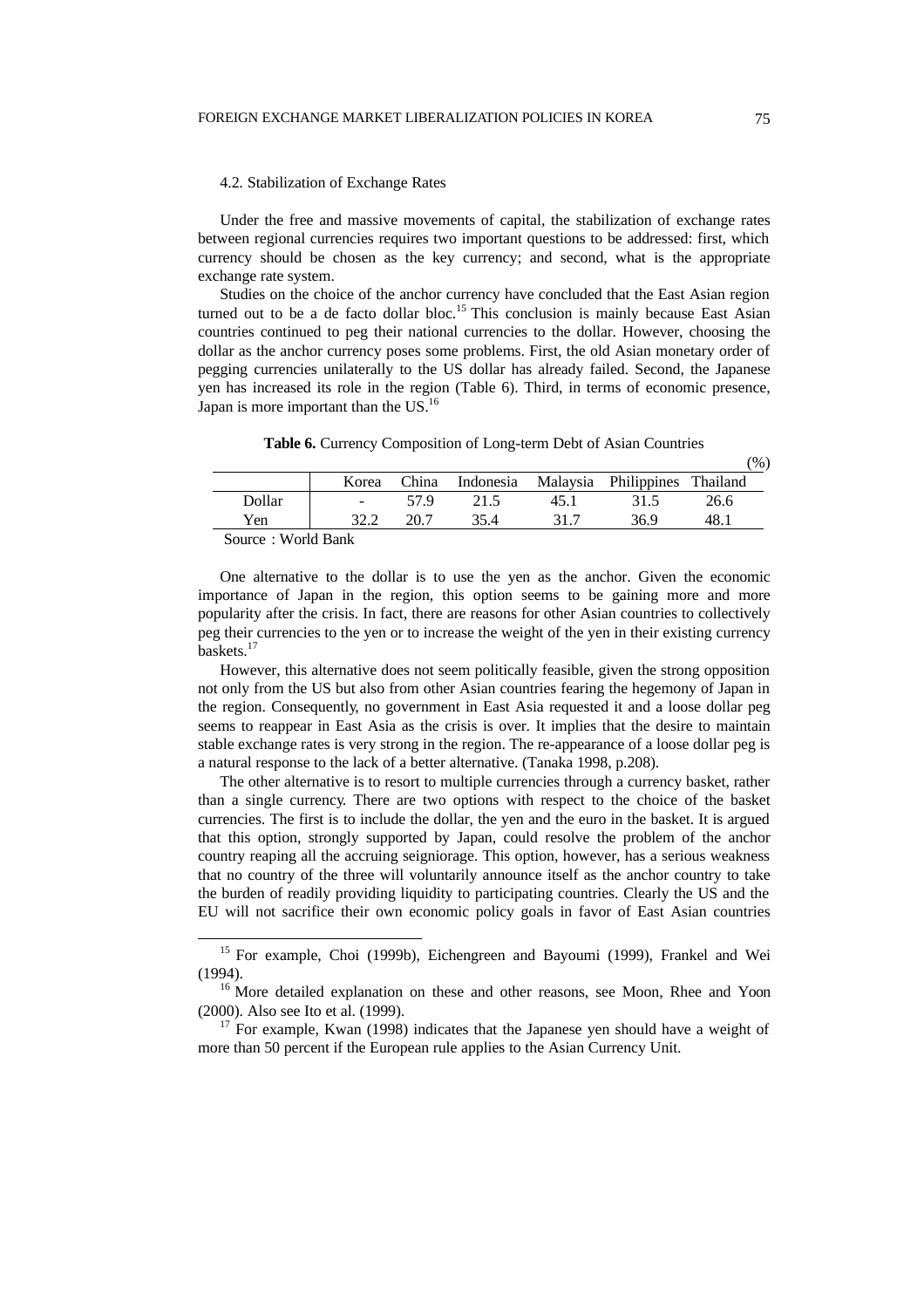under the circumstances of conflicting interests; and even Japan is likely to take a similar stance to the US and the EU in this system. Therefore, it will be difficult for East Asian countries to accept this option.

The second option is consequently to construct the basket only on the basis of regional currencies. This was in fact what happened in the case of European monetary integration. The ECU was a basket composed of regional currencies. This option leads to further economic policy coordination and cooperation. More importantly, it can alleviate the fear of Japanese dominance and the opposition to a yen based monetary union. This option is also helpful for attracting the participation of more Asian countries than a yen bloc idea; if other currencies as well as the Japanese yen are included in the currency basket, the chances of a larger monetary union in the region will be greater.

Besides the anchor currency, we have to decide what exchange rate system should be adopted. Given that the economies of East Asian countries are very heterogeneous and that almost all these countries have moved to the floating system after the currency crisis, it seems more pertinent for an East Asian monetary union to start with a loose form of collective exchange rate arrangement. There never existed in East Asia what can be called economic union and there is a total absence of political solidarity among East Asian countries. Therefore it may be necessary for East Asian countries to have a psychological buffer period through which the experience of coordination and cooperation in economic policies could develop naturally into a full-fledged union.

If this is the case, what appears to be the most appropriate form is a target zone system based on the ACU. Also the band of fluctuation must be wider and frequent realignment should be avoided to cope effectively with speculation. Moreover, as emphasized in the case of an emergency loan facility, foreign exchange market intervention to stabilize the exchange rate within the given band of fluctuation requires short term loan facilities such as the VSTFF in the EMS and a responsible strong currency country acting as the lender of last resort. In the case of the East Asian Monetary Union, Japan is expected to assume this role, given its economic importance in the region, letting other Asian countries have access to yen liquidity whenever they need to support their own currencies.

The lender of last resort function is also very important in forging political solidarity. It can be recalled that in the case of Europe, the visions and the wills of political leaders were an essential ingredient in unifying Europe. Political solidarity is very weak in East Asia compared to Europe. The result is the absence of common rules and institutions and in this respect the prospect for an East Asian Monetary union seems dim (Eichengreen 1997). In fact, the recent currency and economic crisis in East Asia has shown that Asian economic cooperation without common institutions is useless once a crisis occurs. Unlike the EU, where the economic bloc was formed by mutual agreement at the government level for the purpose of integrating the market, economic cooperation in East Asia has emerged as a natural consequence of increasing globalization and interdependence. Such institutionalization as has taken place in the EU is essential. Unfortunately, there is little hope that this will occur in the near future.

### 5. CONCLUSION

Financial and foreign exchange market liberalization enhances market efficiency and economic welfare. However, this benefit does not come without cost. In the case of Korea, the cost was high because the Korean government was unable to manage its economy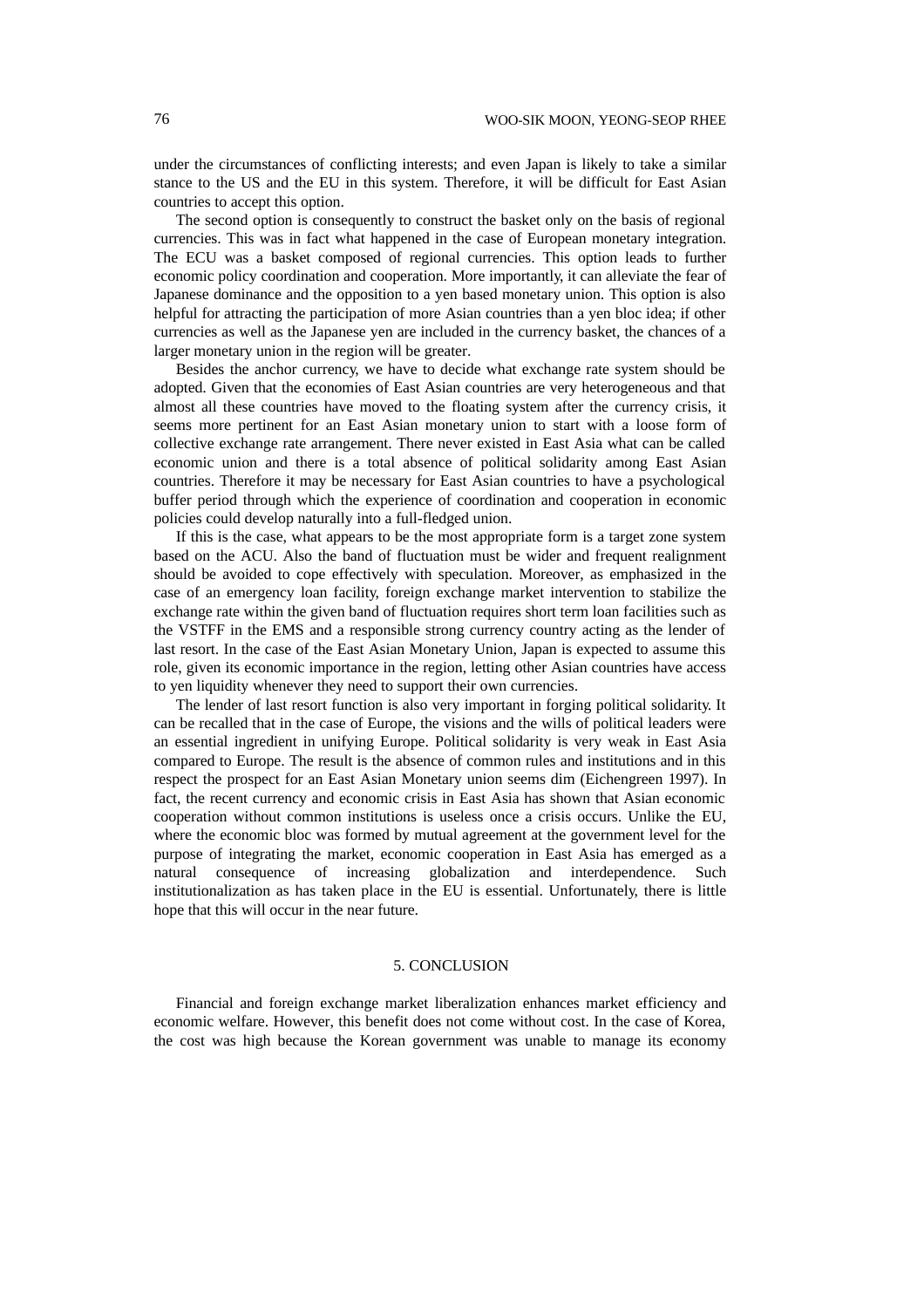appropriately in an increasingly integrated world. In fact, the mismanagement of economic policies is the real cause of the crisis, not the financial liberalization itself. In this respect, the inflexible exchange rate policy and inappropriate regulation policy for capital inflows were two most critical policy mistakes. Although one flexibility between exchange rate and interest rate was at least needed to adjust the external disequilibrium, the government chose a rigid exchange rate policy even during the crisis, keeping both exchange rate and interest rate from moving. Also what was critical in increasing the vulnerability of the Korean economy was the asymmetric regulation on the inflow and outflow of capital and on short term and long term borrowing.

After the crisis, the government implemented drastic liberalization measures in a single day, adopting a free-floating exchange rate system and lifting restrictions on capital account transactions. But this is not the permanent solution because new problems arise. In fact, the freely fluctuating exchange rates and the increased financial instabilities poses a new challenge for Korean economy, namely, to reduce the detrimental effect of large exchange rate instabilities and to protect the economy from the vagrant international capital movement.

In this world of financial globalization, a country such as Korea will become more and more vulnerable to capital flows, and financial crises will continue to occur in the future as they have for centuries past. Against large capital movements, there are then two possible strategies that a small country like Korea can adopt. The first one is individual to each nation. It calls for each country to swiftly adapt domestic systems to international systems by fully opening domestic market and adopting international standards. The second approach is to create a regional monetary bloc. No matter how well emerging countries are internally prepared, they are not large enough to stand alone against the tide of international capital flow. So they must protect themselves in a collective monetary arrangement rather than by individual adaptation, Asian monetary cooperation appears to be the only feasible alternative.

When it come to such regional monetary cooperation, it seems that a target zone system based on the ACU with wide band of fluctuation is the most appropriate form. More importantly, a country like Korea needs a very flexible emergency loan facility such as the VSTFF in the EMS, allowing foreign exchange market intervention to stabilize the exchange rate and, if necessary, reliance on the regional lender of last resort.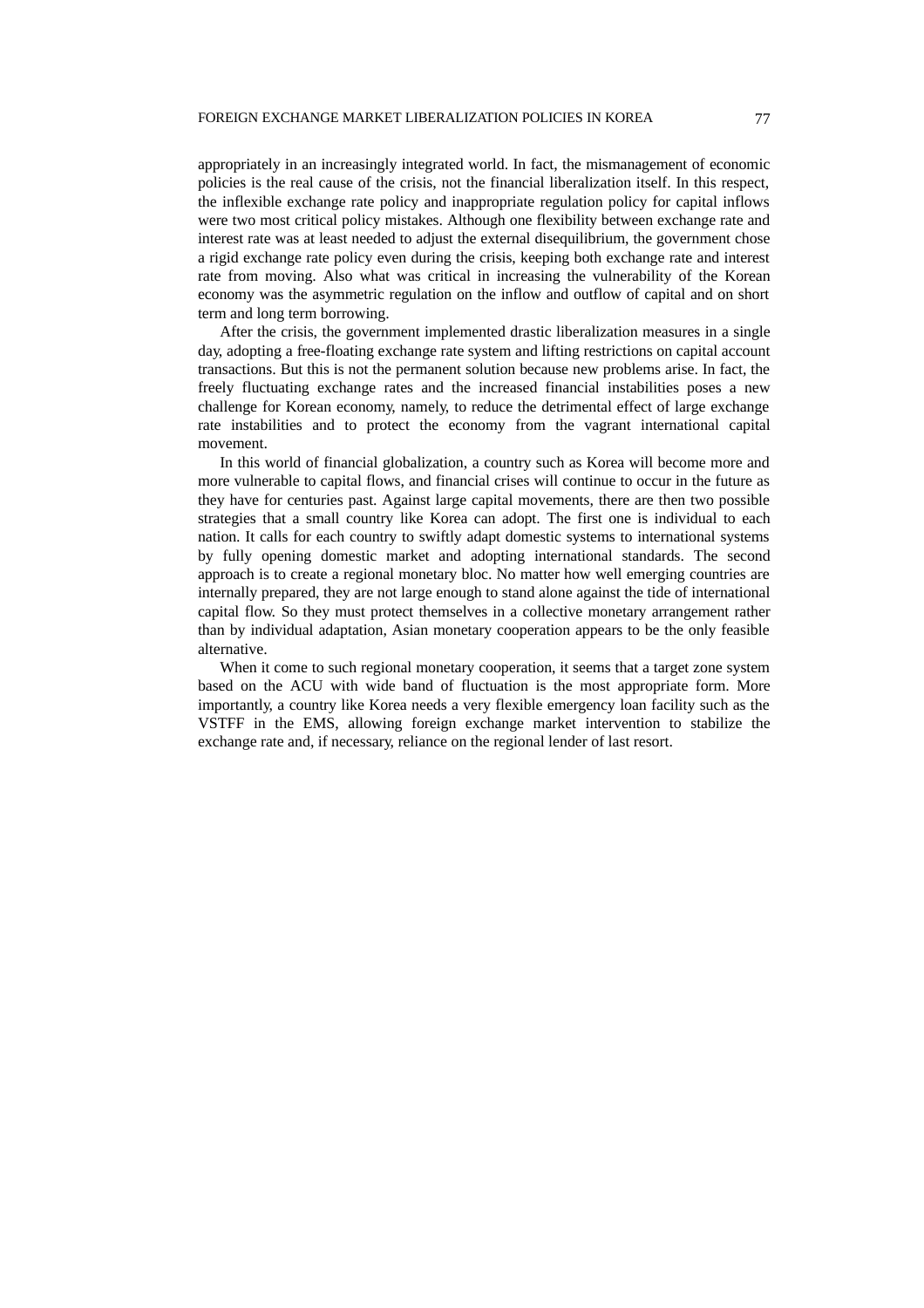### **REFERENCES**

- Bank of Korea ,1999(a), *Currency Crisis during the Year 1997*, Internal Document, Jan. (In Korean).
- Bank of Korea, 1999(b), *Documents,* required for the Special Investigation Commission on the Causes of Economic and Currency Crisis in National Assembly, Jan. (In Korean).
- Choi, Chankyu, 1999(a), "Possibilities of Yen Bloc and Implications for Korea," *Journal of EU Studies* (In Korean).
- Choi, Changkyu,1999(b), "Speculative Attack Theory and Currency Crisis in Korea," *Economic Papers* Vol. 2. No.1, Bank of Korea, March. 1999.
- Collignon, S., 1996, *Europe's Monetary Future*.
- Eichengreen, Barry, 1997, "International Monetary Arrangements: Is There a Monetary Union in Asia's Future?," *Brookings Review*.
- Eichengreen, Barry and Tamim Bayoumi, 1999, "Is Asia an Optimum Currency Area? Can it become one? Regional, Global and Historical Perspectives on Asian Monetary Relations," in S. Collignon and J. Pisani-Ferry (eds.), *Exchange Rate Policies in Emerging Asian Countries: Domestic and International Aspects,* London: Routledge.
- Feldstein, Martin, 1999, "Self-Protection for Emerging Market Economics," *NBER Working Paper* 6907.
- Frankel, Jeffrey and Shang-Jin Wei, 1994, "Yen Bloc or Dollar Bloc? Exchange Rate Policies of the East Asian Economies," in Takahashi Ito and Anne Krueger (eds.), *Macroeconomic Linkage : Savings, Exchange Rates and Capital Flows*, University of Chicago Press.
- International Economy,1999, "Asia and the Dollar," January/February.
- Ito, Takatoshi, Eiji Ogawa, and Yuri Sasaki, 1998, "How Did the Dollar Peg Fall in Asia?," *Journal of the Japanese and International Economies* 12, pp. 256-304.
- JETRO,1998, "Proposals for Coping with Asian Currency and Financial Crisis," (translated and summarized in Korean by the Korea MOFA).
- Kim, Eung Jin and Sang Koo Lee, 1994, "Financial Liberalization and Internationalization in Korea," *Bank of Korea Research Paper* 94-5.
- Kim, In-June and Yeongseop Rhee, 1998, "Currency Crises of the Asian Countries in a Globalized Financial Framework," in Bank of Korea (ed.), *The Implications of Globalization of World Financial Markets*.
- Kwan, C.H., 1998, "The Theory of Optimum Currency Areas and the Possibility of Forming a Yen Bloc in Asia," *mimeo*, Nomura Research Institute.
- Mckinnon, Ronald, 1998, "Exchange Rate Coordination For Surmounting the East Asian Currency Crises," presented at the conference on *Financial Crises: Facts, Theories, and Policies*, IMF, November.
- Ministry of Finance and Economy, 1998, *Documents on Currency Crisis*, collected and presented for the Special Investigation Commission on the Causes of Economic and Currency Crisis in National Assembly, April (In Korean).
- Moon, Woosik and Yeongseop Rhee, 1999, "Asian Monetary Cooperation: Lessons from the European Monetary Integration," *Journal of International and Area Studies*.
- Moon, Woosik, 2000, "The Three Causes of Korean Currency Crisis and the Policy Mistakes Reexamined," *Applied Economics* (forthcoming).
- Moon, Woosik, Yeongseop Rhee and Deok Ryong Yoon, 2000, "Asian Monetary Cooperation: A Search for Regional Monetary Stability in the Post Euro and the Post
- Asian Crisis Era," *Economic Papers*, Bank of Korea (forthcoming in vol. 3 No. 1).